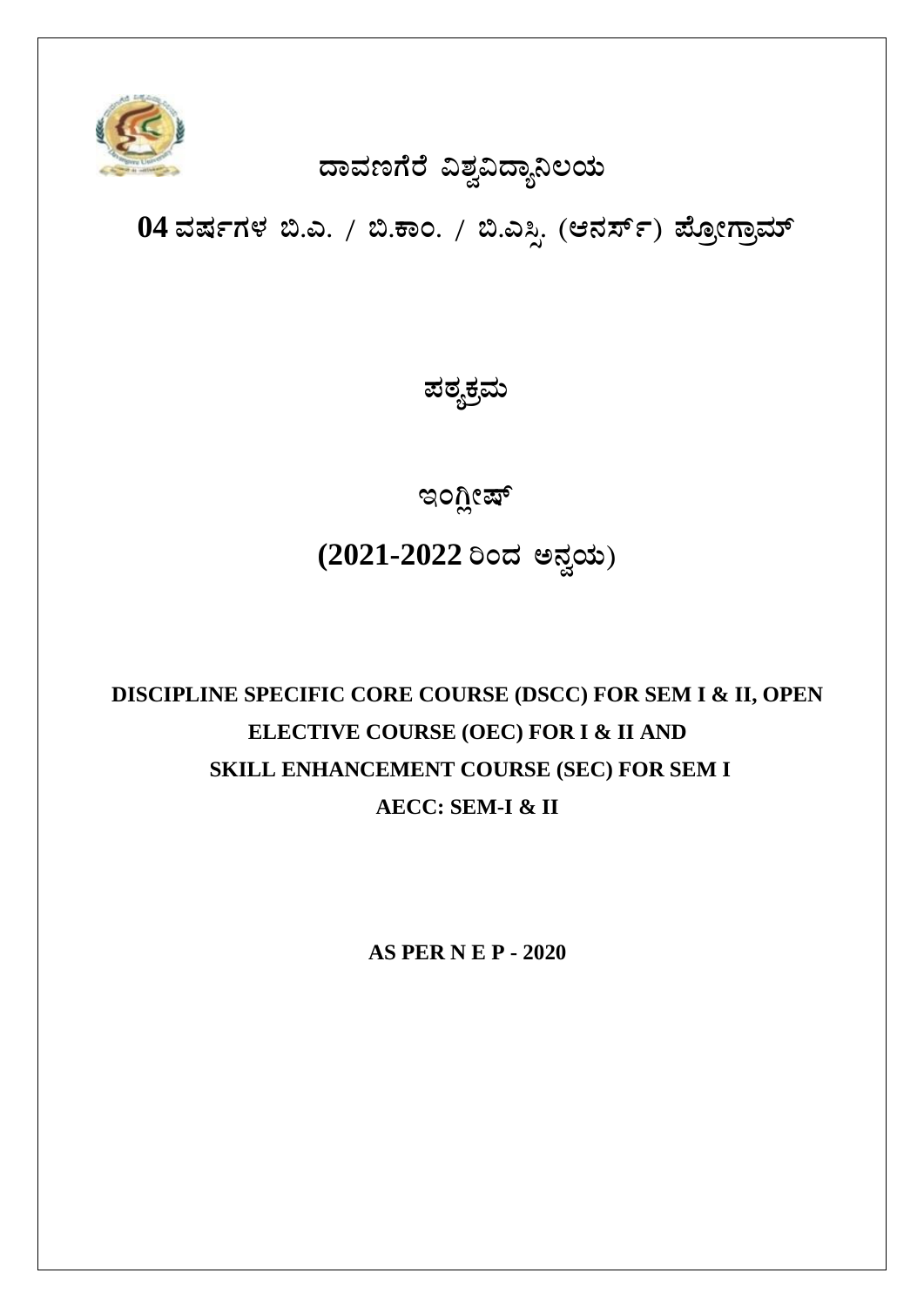## **SYLLABUS STRUCTURE (DSC/ DSE/ OE/ AECC): FOR B.A. IN ENGLISH (BASIC/ HONS.) UNDER NEP IIB STRUCTURE WITHOUT PRACTICALS**

| Year         | <b>Sem</b>   | Paper          | Paper    | <b>Discipline Core (DSC)</b>        | <b>Discipline Elective (DSE) /</b> | <b>Ability Enhancement</b> |
|--------------|--------------|----------------|----------|-------------------------------------|------------------------------------|----------------------------|
|              |              |                | Code     | $(Credits) (L+T+P)$                 | <b>Open Elective (OE)</b>          | <b>Compulsory Courses</b>  |
|              |              |                |          |                                     | $(Credits) (L+T+P)$                | (AECC), Language           |
|              |              |                |          |                                     |                                    | (Credit)                   |
| $\mathbf{1}$ | I            | A <sub>1</sub> | ENGDSC01 | Introduction to literature (3)      | ENGOEL01                           | ENGAECC1(3)                |
|              |              |                |          |                                     | Functional English (OE)(3)         | 4 hrs                      |
|              |              | A2             | ENGDSC02 | Indian Writing in English Part-I    |                                    |                            |
|              |              |                |          | (Pre independence) (3)              |                                    |                            |
|              | $\mathbf{I}$ | A3             | ENGDSC03 | Introduction to Phonetics<br>$\&$   | ENGOEL02                           | ENGAECC <sub>2</sub> (3)   |
|              |              |                |          | Linguistics(3)                      | Objective English (OE)/English for | 4 hrs                      |
|              |              |                |          |                                     | Employment (OE) (3)                |                            |
|              |              | A4             | ENGDSC04 | Indian Writing in English Part -    |                                    |                            |
|              |              |                |          | II (Post-Independence) $(3)$        |                                    |                            |
| 2            | III          | A <sub>5</sub> | ENGDSC05 | British Literature – upto $1800(3)$ | ENGOEL03                           | ENGAECC3 (3)               |
|              |              |                |          |                                     | English and Soft Skills (OE)(3)    | 4 hrs                      |
|              |              | A <sub>6</sub> | ENGDSC06 | Indian Writing in Translation(3)    |                                    |                            |
|              | IV           | A7             | ENGDSC07 | British Literature-<br>1800 &       | ENGOEL04                           | ENGAECC4 (3)               |
|              |              |                |          | after(3)                            | English<br>for<br>Corporate        | 4 hrs                      |
|              |              |                |          |                                     | Communication (OE) (3)             |                            |
|              |              | A8             | ENGDSC08 | Gender Studies(3)                   |                                    |                            |
| 3            | V            | A <sup>9</sup> | ENGDSC09 | Literary Criticism (4)              | ENGDSE01                           |                            |
|              |              |                |          |                                     | Comparative Literature (DSE) (3)   |                            |
|              |              | A10            | ENGDSC10 | <b>Translation Studies(4)</b>       | ENGDSE02                           |                            |
|              |              |                |          |                                     | American Literature (DSE) (3)      |                            |
|              |              | B1             | ENGDSC21 | Subaltern Studies(4) (Minor)        | ENGDSE03                           |                            |
|              |              |                |          |                                     | English<br>Soft<br>skills<br>$\&$  |                            |
|              |              |                |          |                                     | (Vocational)(3)                    |                            |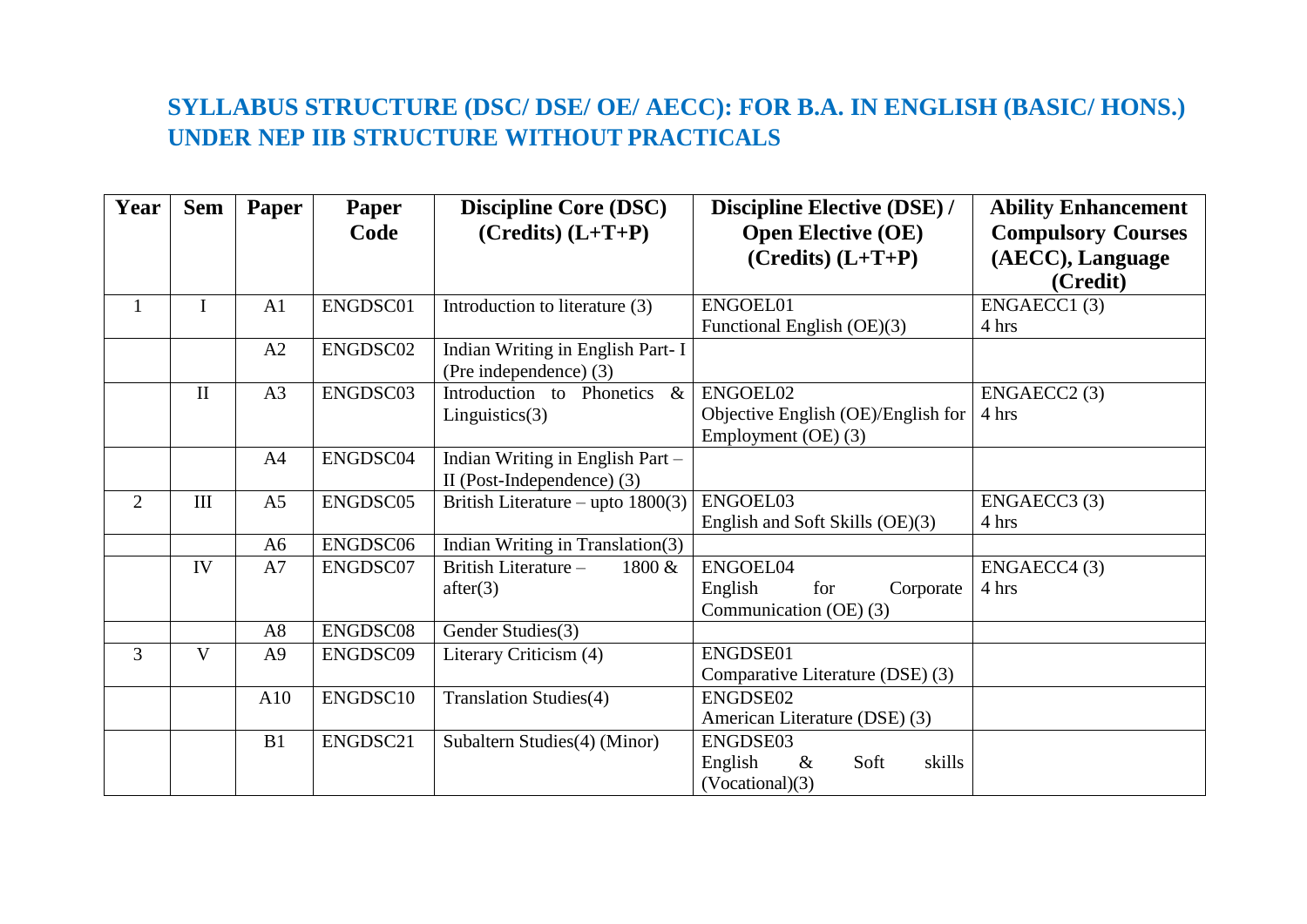|                | VI          | A11  | ENGDSC11 | Post Colonial Studies(4)       | ENGDSE04                           |  |
|----------------|-------------|------|----------|--------------------------------|------------------------------------|--|
|                |             |      |          |                                | Caribbean Literature (DSE)(3)      |  |
|                |             | A12  | ENGDSC12 | Introduction to the History of | ENGDSE05                           |  |
|                |             |      |          | Language(4)                    | Rhetorical<br>Studies:<br>An       |  |
|                |             |      |          |                                | Introduction(DSE) $(3)$            |  |
|                |             | B2   | ENGDSC22 | World Literatures in English & | ENGDSE06                           |  |
|                |             |      |          | in Translation(4) (Minor)      | Technical writing (Vocational) (3) |  |
| $\overline{4}$ | <b>VII</b>  | A13  | ENGDSC13 | Dalit Writing(4)               | ENGDSE07                           |  |
|                |             |      |          |                                | Indian Aesthetics/Poetics(DSE) (3) |  |
|                |             | A14  | ENGDSC14 | Cultural Studies(4)            | ENGDSE08                           |  |
|                |             |      |          |                                | Modern<br>Indian<br>Drama<br>and   |  |
|                |             |      |          |                                | Theatre(DSE) $(3)$                 |  |
|                |             | A15  | ENGDSC15 | Children's Literature(3)       | ENGDSE09                           |  |
|                |             |      |          |                                | Content writing (DSE) (3)          |  |
|                |             |      |          |                                | ENGDSE10                           |  |
|                |             |      |          |                                | <b>Research Methodology</b>        |  |
|                | <b>VIII</b> | A16  | ENGDSC16 | European Literature in English | ENGDSE11                           |  |
|                |             |      |          | $&$ in Translation(4)          | Creative writing $(DSE)$ (3)       |  |
|                |             | A 17 | ENGDSC17 | ELT(4)                         | ENGDSE12                           |  |
|                |             |      |          |                                | Popular literature(DSE) (3)        |  |
|                |             | A 18 | ENGDSC18 | Literary Theory $(3)$          | ENGDSE13                           |  |
|                |             |      |          |                                | Science Fiction(DSE) $(3)$         |  |
|                |             |      |          |                                | ENGDSE14                           |  |
|                |             |      |          |                                | Travel Writing $(3)$               |  |
|                |             |      |          |                                | ENGDSE15                           |  |
|                |             |      |          |                                | Research Project $(6)^*$           |  |

\*In lieu of Research Project, the student has to choose two DSE from the given list

Note: V &VI Semester Students can opt either two major papers or one major and one mino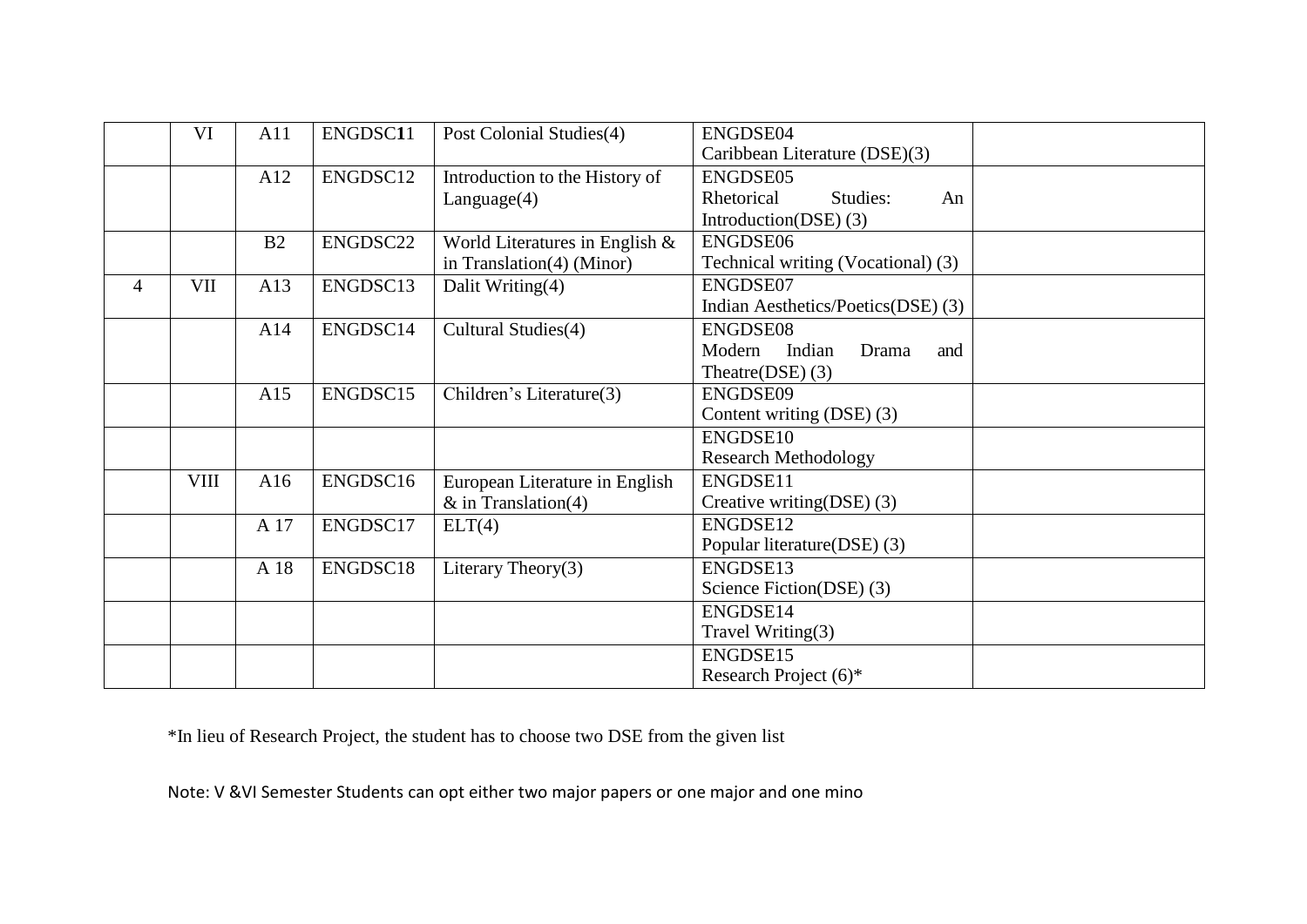# **Davangere University (ENGAECC -1) Board of Studies in English**

**Curriculum Framework for English on Multi- Disciplinary Programme (Under NEP – 2020 Scheme) (From Acadamic Year -2021-22) SYLLABUS FOR ABILITY ENHANCEMENT COMPULSORY COURSE ENGLISH LANGUAGE (L-2) (Paper –I)**

**For Under graduate programmes offered in Faculty of Arts (BA,BSW…..) I SEMESTER ENGLISH -1 (3 Credits: 4 Teaching hours per week) :100 (IA-40 ESE-60)**

## **A. Course Book**

#### Unit –I: Prose Teaching Hrs

- **1.** Learning LSRW Skills Prof. N. S. Gundur 13/14 **2.** Function of Education **- J. Krishnamurthy 3.** Avenger **- Anton Chekov 4.** The Gift of Magi **- O'** Henry **Unit – II: Poetry** 13/14 **1.** World is too much with us - William Wordsworth **2.** La Belle Dame Sans Merci - John Keats **3.** Where the Mind is Without Fear - Rabindranath Tagore
- **4.** My Young Son asks me Bertolt Brecht

## **Unit – III: Grammar** 13/14

- **1.** Parts of Speech
- **2.** Articles
- **3.** Prepositions
- **4.** Tenses

- 
-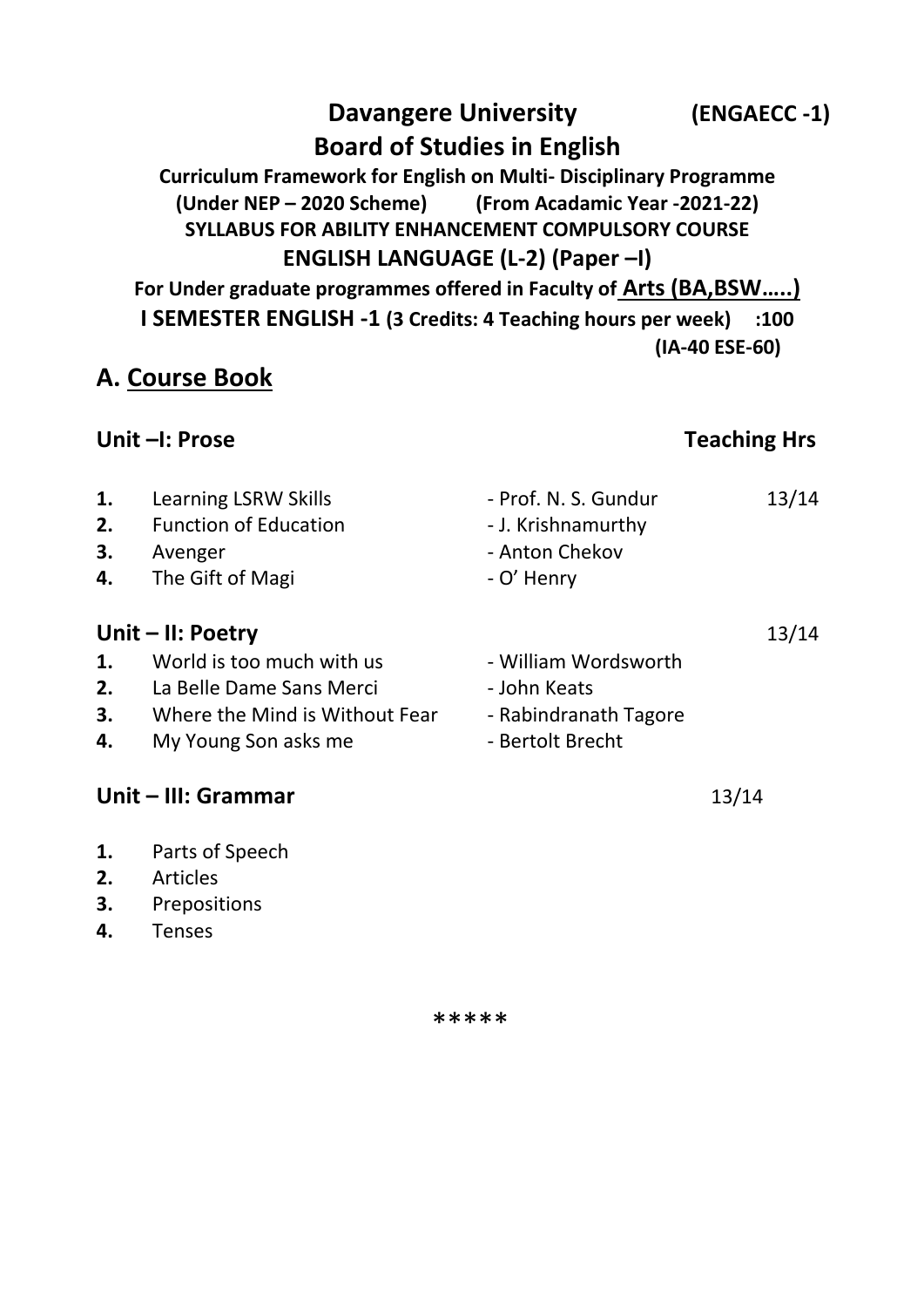|    | <b>Davangere University</b>                                                   |                              | (ENGAECC - 1)  |
|----|-------------------------------------------------------------------------------|------------------------------|----------------|
|    | <b>Board of Studies in English</b>                                            |                              |                |
|    | <b>Curriculum Framework for English on Multi- Disciplinary Programme</b>      |                              |                |
|    | (Under NEP - 2020 Scheme) (From Academic Year -2021-22)                       |                              |                |
|    | SYLLABUS FOR ABILITY ENHANCEMENT COMPULSORY COURSE (AECC)                     |                              |                |
|    | <b>ENGLISH LANGUAGE (L-2) (Paper -I)</b>                                      |                              |                |
|    | For Under graduate programmes offered in Faculty of Science (Bsc. BCA, BHsc ) |                              |                |
|    | I SEMESTER ENGLISH -1 (3 Credits: 4 Teaching hours per week) Marks: 100       |                              |                |
|    |                                                                               |                              | (IA-40 ESE-60) |
|    | <b>A. Course Book</b>                                                         | <b>Teaching hrs</b>          |                |
|    |                                                                               |                              |                |
|    | <b>Unit I: Prose</b>                                                          |                              | 13/14          |
| 1. | What is Science?                                                              | - Jannet.D                   |                |
|    | 2. Function of Education                                                      | - J Krishnamurthy            |                |
| 3. | The Bet                                                                       | - Anton Chekov               |                |
| 4. | A Story and a Song                                                            | - A K Ramanujan              |                |
|    | <b>Unit II: Poetry</b>                                                        |                              | 13/14          |
| 1. | <b>Prayer Before Birth</b>                                                    | - Louis Macniece             |                |
| 2. | <b>Telephone Conversation</b>                                                 | - Wole Soyinka               |                |
| 3. | My Last Duchess                                                               | - Robert Browning            |                |
| 4. | Vachanas                                                                      | -Translated by A K Ramanujan |                |
|    | i) The Master of the House                                                    | - Basavanna                  |                |
|    | ii) Would a Circling Surface Vulture                                          | - Akka Mahadevi              |                |
|    |                                                                               |                              |                |

### **Unit III: Grammar** 13/14

- **1.** Parts of Speech **2.** Articles
- **3.** Prepositions
- **4.** Tenses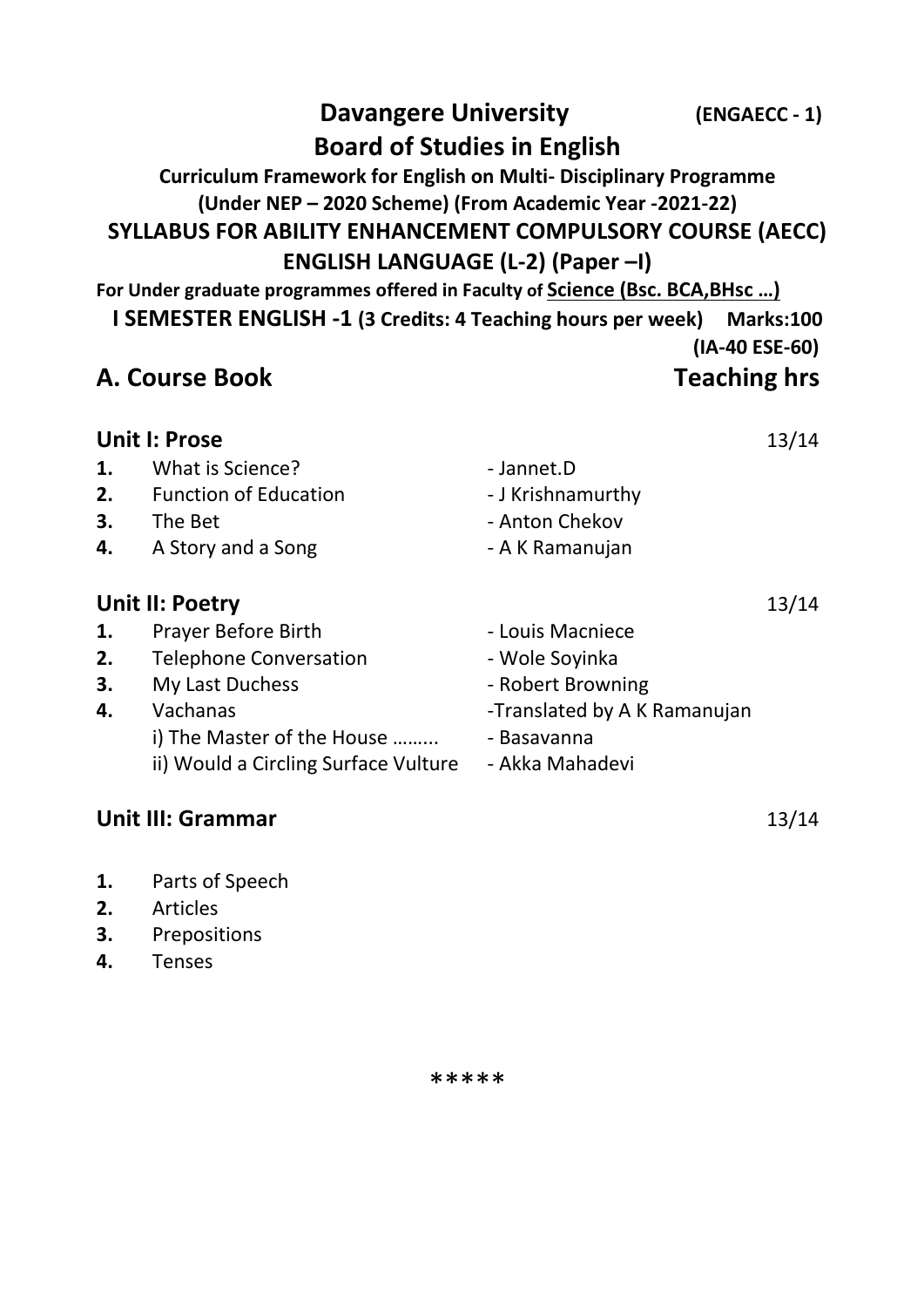|    | <b>Davangere University</b>                                                                                                                                                                                                                                                                                                               |                                          | (ENGAECC - 1)       |
|----|-------------------------------------------------------------------------------------------------------------------------------------------------------------------------------------------------------------------------------------------------------------------------------------------------------------------------------------------|------------------------------------------|---------------------|
|    |                                                                                                                                                                                                                                                                                                                                           | <b>Board of Studies in English</b>       |                     |
|    | <b>Curriculum Framework for English on Multi- Disciplinary Programme</b><br>(Under NEP - 2020 Scheme) (From Academic Year 2021-22)<br>SYLLABUS FOR ABILITY ENHANCEMENT COMPULSORY COURSE (AECC)<br>For Under graduate programmes offered in Faculty of B. Com/ BBA<br><b>I SEMESTER ENGLISH -1 (3 Credits: 4 Teaching hours per week)</b> | <b>ENGLISH LANGUAGE (L-2) (Paper -I)</b> | Marks:100           |
|    |                                                                                                                                                                                                                                                                                                                                           |                                          | (IA-40 ESE-60)      |
|    | A. Course Book                                                                                                                                                                                                                                                                                                                            |                                          | <b>Teaching Hrs</b> |
|    | <b>Unit I: Prose</b>                                                                                                                                                                                                                                                                                                                      |                                          | 13/14               |
| 1. | Three Days to See                                                                                                                                                                                                                                                                                                                         | - Helen Keller                           |                     |
| 2. | Chamari                                                                                                                                                                                                                                                                                                                                   | - Jim Corbett                            |                     |
|    | 3. A Simple Philosophy                                                                                                                                                                                                                                                                                                                    | - Seathl                                 |                     |
| 4. | Chameleon                                                                                                                                                                                                                                                                                                                                 | - Anton Chekov                           |                     |
|    | Unit II: Poetry                                                                                                                                                                                                                                                                                                                           |                                          | 13/14               |
| 1. | Prayer of a Black Boy                                                                                                                                                                                                                                                                                                                     | - Guy Tirolien                           |                     |
| 2. | On His Blindness                                                                                                                                                                                                                                                                                                                          | - John Milton                            |                     |
| 3. | Where the Mind is Without Fear                                                                                                                                                                                                                                                                                                            | - Rabindranath Tagore                    |                     |
| 4. | <b>Mending Wall</b>                                                                                                                                                                                                                                                                                                                       | - Robert Frost                           |                     |

## **Unit III: Grammar** 13/14

- **1.** Parts of Speech
- **2.** Articles
- **3.** Prepositions<br>**4.** Tenses
- **4.** Tenses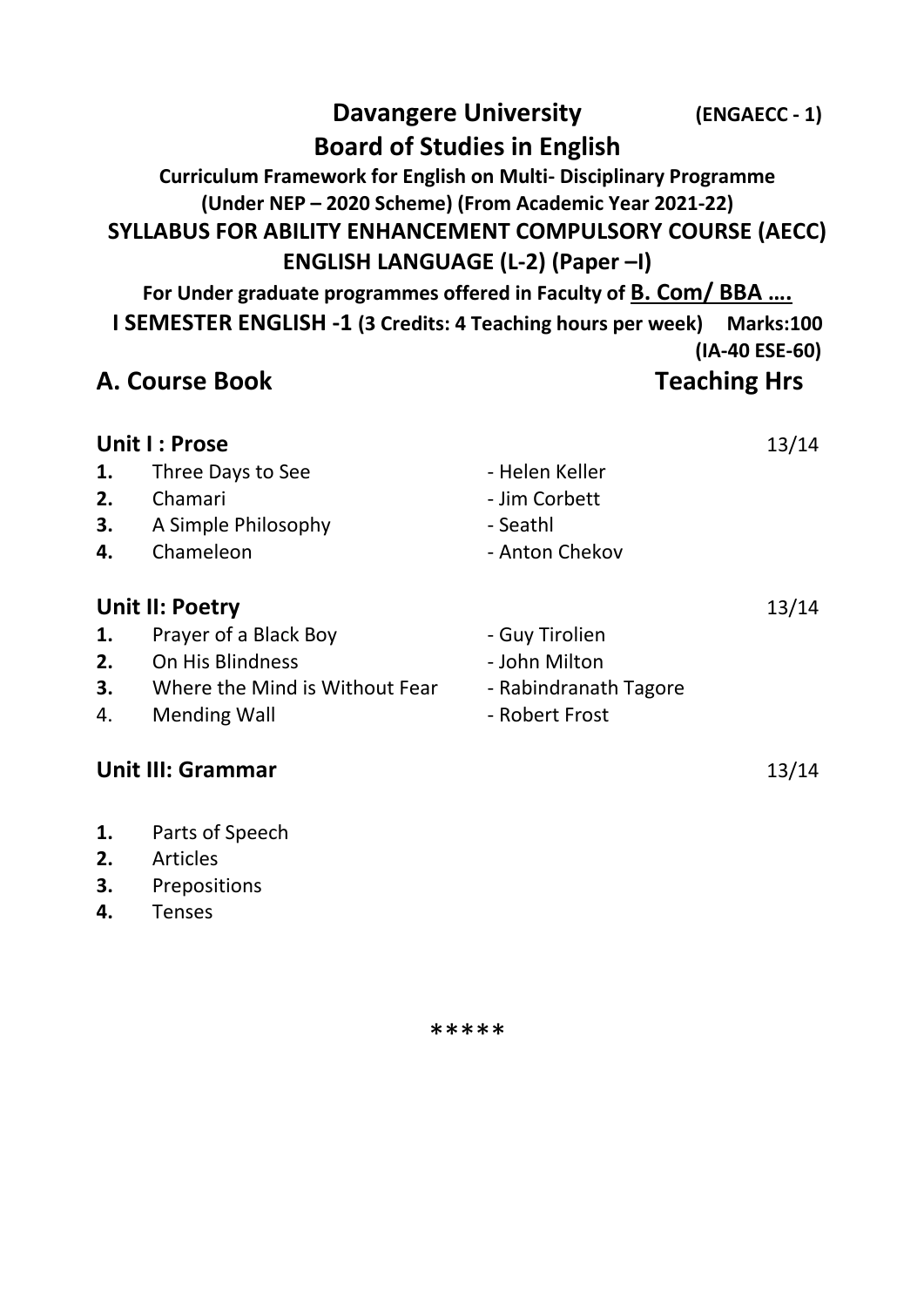# **FOR I SEM. ARTS, SCIENCE, COMMERCE & BBA**

### **INTERNAL ASSESSMENT (For 40 Marks)**

#### **Type of Assessment Weightage in Marks**

|    | <b>1.</b> First Internal Test                           |       | 10         |
|----|---------------------------------------------------------|-------|------------|
| 2. | Second Internal Test                                    |       | 10         |
|    | <b>3.</b> First Class test/Oral test/Survey/Assignments |       | 10         |
|    | 4. Attendance & Seminar                                 |       | <u> 10</u> |
|    |                                                         | Total | 40         |

## **QUESTION PAPER PATTERN OF I SEM AECC L-2 ENGLISH (For 60 Marks)**

| Ъ.   | Answer in 3-4 Sentences (On Prose)          | $4x2=08$ |
|------|---------------------------------------------|----------|
| Н.   | Reference to Context (2 out of 4 poetry)    | $2x4=08$ |
| III. | Essay type Questions on Prose (2 out of 4)  | $2x5=10$ |
| IV.  | Essay type Questions on Poetry (2 out of 4) | $2x5=10$ |

#### **Grammar and composition**

| $6x1=06$ |
|----------|
| $6x1=06$ |
| $6x1=06$ |
| $6x1=06$ |
|          |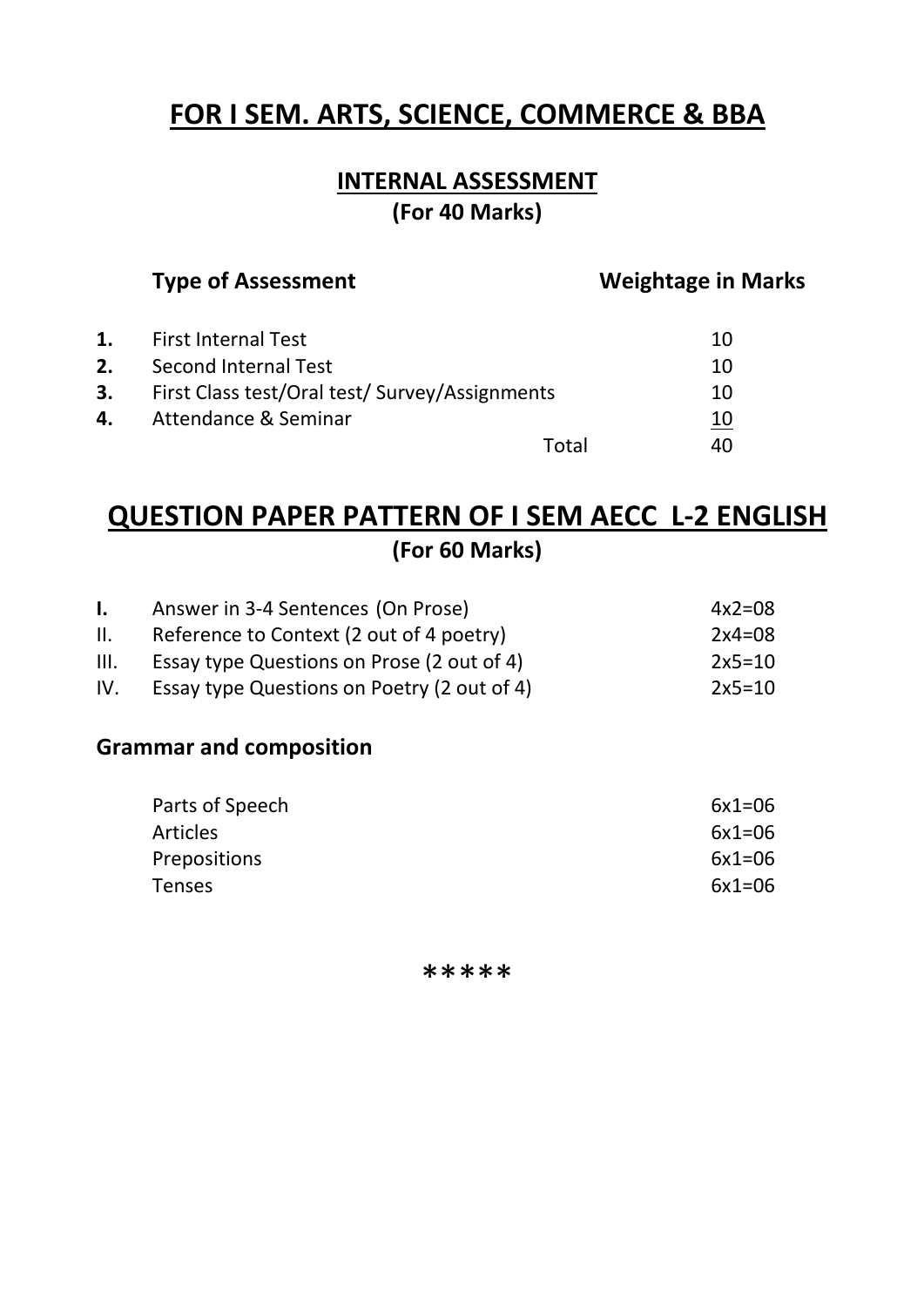## **Davangere University (ENGDSC - 01)**

**Board of Studies in English**

**(Under NEP – 2020 Scheme) (From Academic Year -2021-22)** 

**SYLLABUS FOR B A I Sem. DSCC A-1 English (Paper –I)**

Teaching hours: 3hrs per week Marks 100

 **(IA-40 ESE-60)**

#### **Title: Introduction to the study of English Literature**

| <b>Course 1: Introduction to Literature</b>  |           | Course2: Indian Writing in English Part I    |           |
|----------------------------------------------|-----------|----------------------------------------------|-----------|
| No. of Theory Credits   No. of Lecture hours |           | No. of Theory Credits   No. of Lecture hours |           |
|                                              | /semester |                                              | /semester |
|                                              | 39/42     |                                              | 39/42     |

**Outcome:**

**1. The learner is introduced to the concept of Literature and its various uses.**

**2. Will be able to understand various forms and terms of Literature.** 

**3. Learner can distinguish literature and its relation to various discipline**

| <b>Content of Course -1</b>                                                 | 39/42 Hrs |
|-----------------------------------------------------------------------------|-----------|
| Unit - I. Introduction to Literature                                        |           |
| <b>Chapter 1:</b> What is Literature? $-$ Defining Literature $-$ Why study |           |
| Literature?                                                                 |           |
| <b>Chapter 2:</b> Literature and society $-$ Literature and Life            | 13/14     |
| Chapter 3: Literature and Science - Canon - Elements of Literature.         |           |
|                                                                             |           |
| <b>Unit - II. Literary Forms</b>                                            |           |
| <b>Chapter 4: Poetry:</b> Lyric, Sonnet, Ballad Epic, Elegy, Mock-Epic      |           |
| <b>Chapter 5: Prose:</b> Novel, Novella, Short Story, Essay, Biography,     |           |
| Autobiography                                                               | 13/14     |
| Chapter 6: Drama: Comedy, Tragedy, Tragi-comedy, One-act-play,              |           |
| Epic play                                                                   |           |
|                                                                             |           |
| Unit - III. Literary Terms and Figurative Language                          |           |
| Chapter 7: Couplet, Heroic couplet, Allegory, Alliteration, Assonance,      |           |
| Refrain, Aside, Monologue, Soliloquy, Meta-fiction, Plot, character,        |           |
| Setting, Narrative technique                                                | 13/14     |
| <b>Chapter 8:</b> Farce, Satire, Prologue, Epilogue, Art for Art's sake,    |           |
| Expressionism, Metre and Metrical Devices, Narratology, Romanticism,        |           |
| Canon                                                                       |           |
| <b>Chapter 9:</b> Simile, Metaphor, Personification, Hyperbole,             |           |
| Synecdoche,<br>onomatopoeia, Euphemism, Irony, Oxymoron,                    |           |
| Understatement paradox, Allusion.                                           |           |

**Note:** Teacher could explore the Web/online resources to access various concepts & illustrative examples.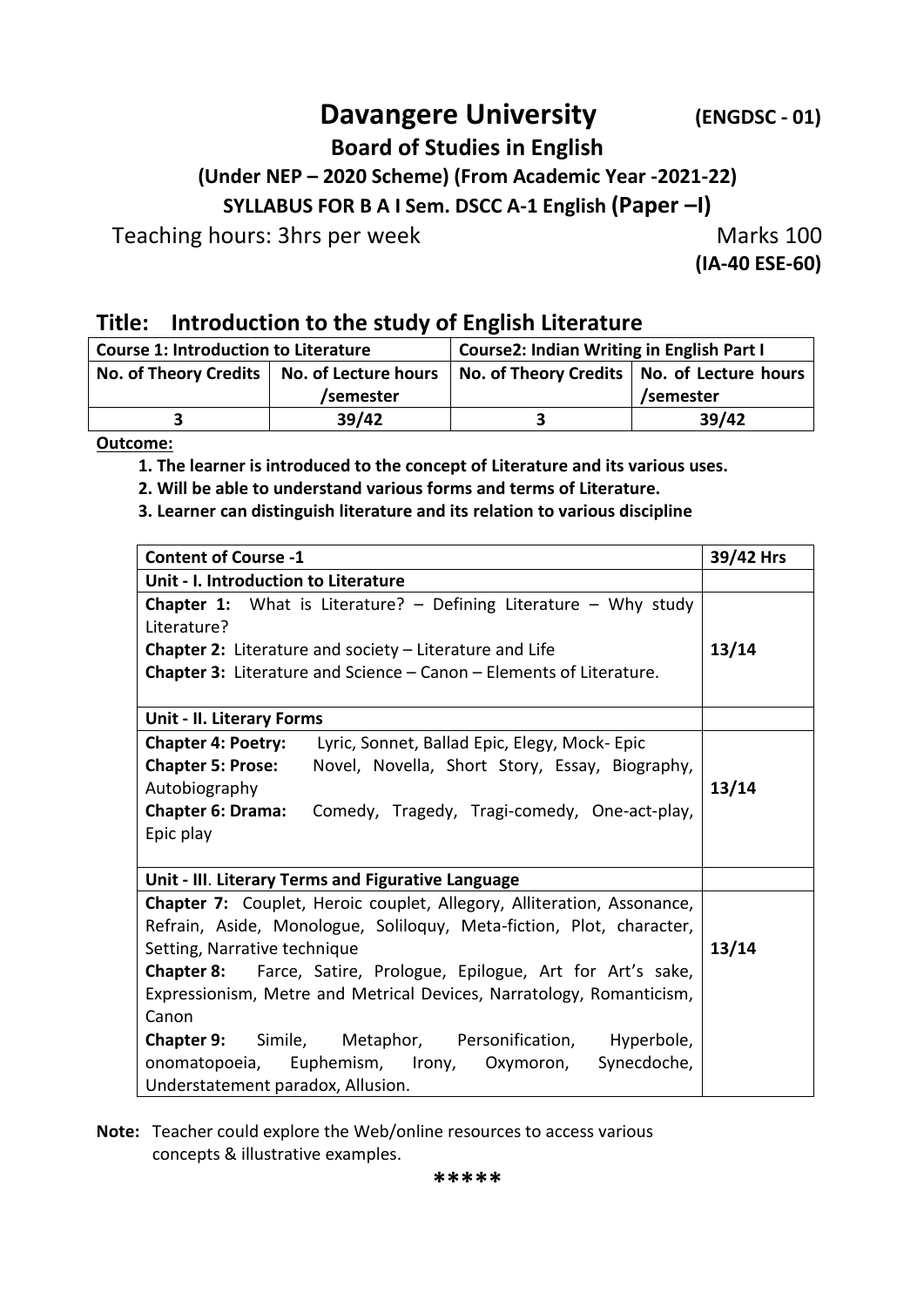## **(For 40 Marks)**

|    | <b>Type of Assessment</b>                      | <b>Weightage in Marks</b> |
|----|------------------------------------------------|---------------------------|
| 1. | <b>First Internal Test</b>                     | 10                        |
| 2. | Second Internal Test                           | 10                        |
| 3. | First Class test/Oral test/ Survey/Assignments | 10                        |
| 4. | Attendance & Seminar                           | 10                        |
|    | Total                                          | 40                        |

## **QUESTION PAPER PATTERN OF I SEM DSCC A – 1 ENGLISH (For 60 Marks)**

| $\mathbf{1}$ . | <b>Answers in 3-4 Sentences</b>                         | $2x05=10$ |
|----------------|---------------------------------------------------------|-----------|
|                | (Questions should be set on Introduction to Literature) |           |
| 2.             | Essay type questions on Introduction to Literature      | $2x10=20$ |
|                | (2 out of 4)                                            |           |
| 3.             | <b>Short Notes on Literary Forms</b>                    | $2x05=10$ |
|                | (2 out of 5)                                            |           |
| 4.             | <b>Short Notes on Literary Terms</b>                    | $2x05=10$ |
|                | (2 out of 5)                                            |           |
| 5.             | Brief Notes on Figurative Language                      | $5x02=10$ |
|                | (5 out of 8)                                            |           |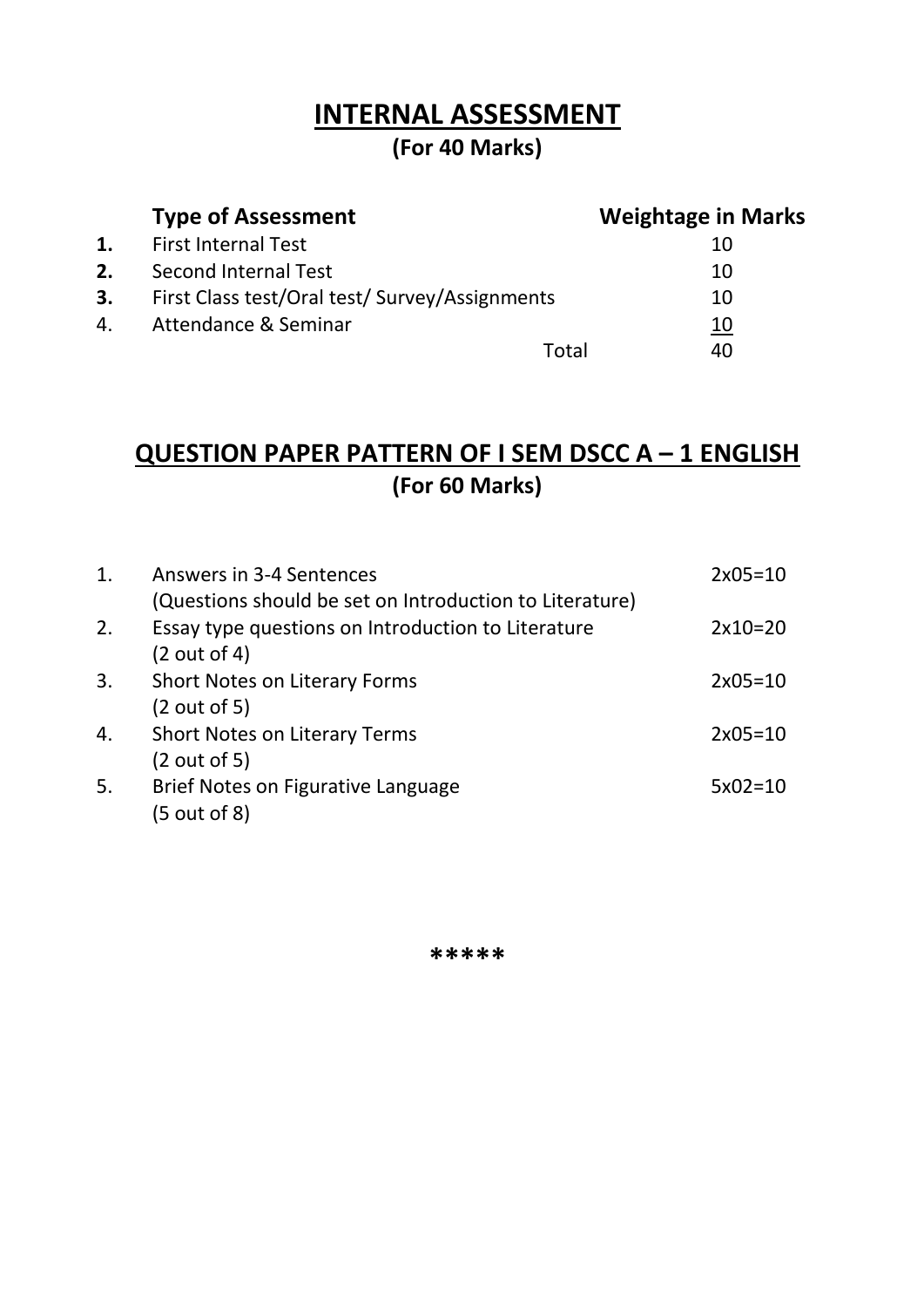# **Davangere University (ENGDSC-02)**

**Board of Studies in English**

**(Under NEP – 2020 Scheme) (From Academic Year – 2021-22) SYLLABUS FOR B A I Sem. DSCC A-2 English**

Teaching hours: 3hrs Theory per week Marks 100

 **(IA-40 ESE-60)**

## **Title: Indian writing in English (Part – I) (Paper –II)**

| <b>Course 1: Introduction to Literature</b>                                                 |           | <b>Course2: Indian Writing in English Part I</b> |           |
|---------------------------------------------------------------------------------------------|-----------|--------------------------------------------------|-----------|
| No. of Theory Credits   No. of Lecture hours   No. of Theory Credits   No. of Lecture hours |           |                                                  |           |
|                                                                                             | /semester |                                                  | /semester |
|                                                                                             | 39/42     |                                                  | 39/42     |

#### **Outcomes: Learners would be able to;**

- **1. Speak, explain and critically understand IWE**
- **2. Identify the historical trajectories of various genres of IWE**
- **3.Critically engage with IWE from various historical and social positions**

|                                                      | <b>Content of Course -2</b>                                                        |                     | 39/42 Hrs |
|------------------------------------------------------|------------------------------------------------------------------------------------|---------------------|-----------|
|                                                      | Unit - I. History of Indian English Literature (Pre Independence Period)           |                     |           |
|                                                      |                                                                                    |                     |           |
|                                                      | <b>Chapter 1.</b> The Nature and Scope of Indian English Literature; Charges       |                     |           |
|                                                      | against Indian English Literature.                                                 |                     |           |
|                                                      | Chapter 2. Pre-Independence Indian English Poetry, Prose, Drama and                |                     |           |
| Novel                                                |                                                                                    |                     | 13/14     |
|                                                      | <b>Chapter 3.</b> Introducing authors/texts from the pre-independence era $-$ Raja |                     |           |
|                                                      | Ram Mohan Roy, Toru Dutt, Aurobindo, Swami Vivekanand, Bankim Chandra              |                     |           |
|                                                      | Chattopadhyaya, Mahatma Gandhi, Dr. B R Ambedkar, Rabindranath Tagore,             |                     |           |
|                                                      | Sarojini Naidu, Henry Derozio, Dean Mohomet.                                       |                     |           |
|                                                      |                                                                                    |                     |           |
| Unit - II. Pre- Independence Fiction and Poetry      |                                                                                    |                     |           |
|                                                      |                                                                                    |                     |           |
| <b>Fiction:</b>                                      | Untouchable                                                                        | - Mulk Raj Anand    |           |
| Poetry:                                              | Our Casuarina Tree                                                                 | - Toru Dutt         |           |
|                                                      | Coromandel Fishers                                                                 | - Sarojini Naidu    | 13/14     |
|                                                      |                                                                                    |                     |           |
| Unit - III Pre- Independence Short Stories and Essay |                                                                                    |                     |           |
| <b>Short Stories:</b>                                | Astrologer's Day                                                                   | - R K Narayan       |           |
|                                                      | Barber's Trade Union                                                               | - Mulk Raj Anand    | 13/14     |
| Essay:                                               | Chicago Address                                                                    | - Swami Vivekanand  |           |
|                                                      | What is English ?                                                                  | - Prof. N.S. Gundur |           |

**Note:** Teacher could explore the Web/online resources to access various concepts & illustrative examples.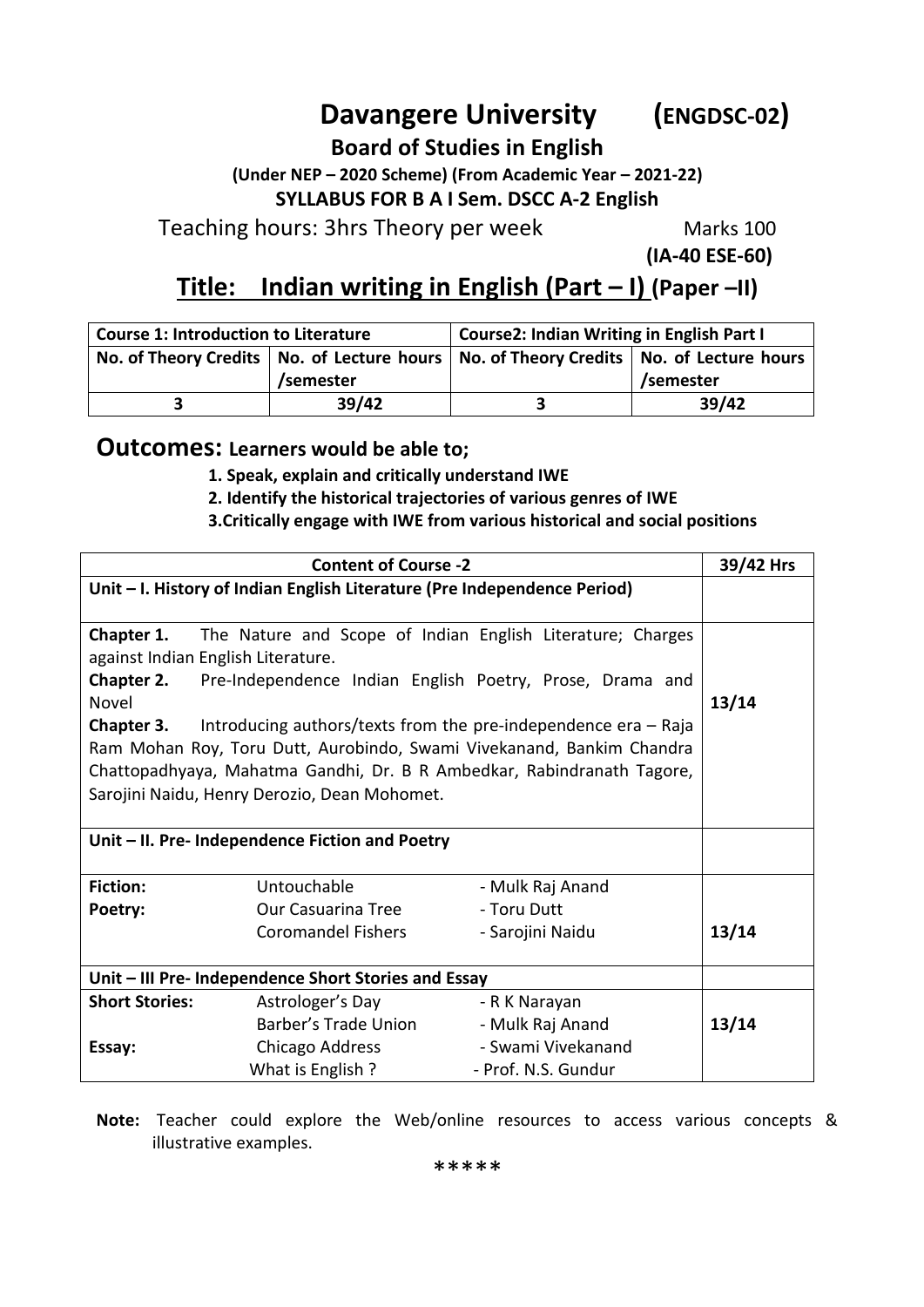## **(For 40 Marks)**

|    | <b>Type of Assessment</b>                      | <b>Weightage in Marks</b> |
|----|------------------------------------------------|---------------------------|
| 1. | <b>First Internal Test</b>                     | 10                        |
| 2. | Second Internal Test                           | 10                        |
| 3. | First Class test/Oral test/ Survey/Assignments | 10                        |
| 4. | Attendance & Seminar                           | 10                        |
|    | Total                                          | 40                        |

## **QUESTION PAPER PATTERN OF I SEM DSCC A – 2 ENGLISH (For 60 Marks)**

| 1. | Answers in 3-4 sentences. (2 out of 3)<br>(on the History Indian English Literature) | $5x02=10$ |
|----|--------------------------------------------------------------------------------------|-----------|
| 2. | Essay type question on Indian English Literature<br>(1 out of 2)                     | $1x10=10$ |
| 3. | One Essay type question on Indian English Fiction<br>$(1$ out of 2)                  | $1x10=10$ |
| 4. | One Essay type question on Indian English Poems<br>(1 out of 2)                      | $1x10=10$ |
| 5. | One Essay type question on Indian English Short stories<br>(1 out of 2)              | $1x10=10$ |
| 6. | <b>Essay Type Question on Prescribed Essay</b><br>(1 out of 2)                       | $1x10=10$ |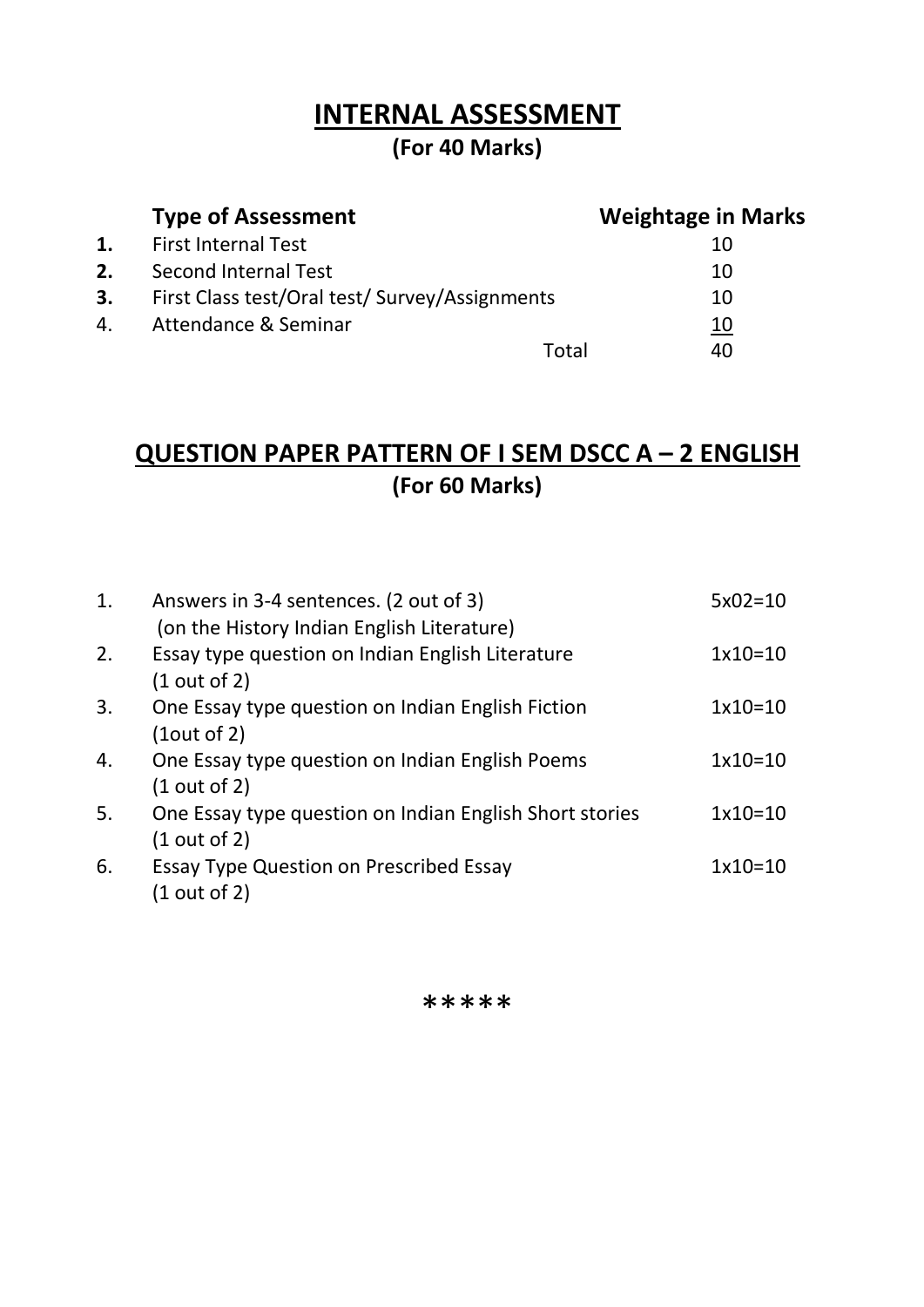# **Davangere University (ENGOEL 01)**

**Board of Studies in English**

**(Under NEP – 2020 Scheme) (From Academic -2021-22) SYLLABUS FOR I Sem. OEC-1 English (Paper – I)**

Teaching hours: 3hrs Theory per week Marks 100

**(IA-40 ESE-60)**

 **Teaching Hrs.**

### **Title: FUNCTIONAL ENGLISH GRAMMAR AND STUDY SKILLS**

#### **OUTCOME:**

- **1. Introduces Functional Grammar and communicative English.**
- **2.The learner will have knowledge of objective English useful for competitive Examinations.**
- **3. Aims to develop communicative grammar skills.**

#### **Unit I: Functional English Grammar 13/14**

- 1. Grammar of spoken and written English
- 2. Basic Sentence Patterns in English Analysis of Sentence Patterns (SVO, SV, SVOC, SVOA, SVOA/C)
- 3. Functions of various types of phrases; Noun Phrases, Verb Phrases, Adjective phrases, Adverbial Phrases, Prepositional Phrases
- 4. Functions of Clauses; Noun Clause, Adjective Claus, Adjective Clause, Adverbial Clause and Prepositional Clause

### **Unit II: Writing Skills 13/14**

1. Writing as a Skill – Its importance, Mechanism of writing, Words and sentences, Paragraph as a Unit of Structuring the whole Text, Analysis of Paragraph

2. Functional uses of Writing; personal, Academic and Business

3, Writing Process; planning a Text, Finding Materials, Drafting, Revising, Editing, Finalising Draft

4. Models of Writing; Expansion of Ideas, Dialogue Writing, drafting an E-Mail

## **Unit III: Reading Skills 13/14**

- 1. Meaning and Process of Reading
- 2. Strategies and methods to improve Reading Skills
- 3. Sub –Skills of reading; Skimming, Scanning, Extensive reading, Intensive Reading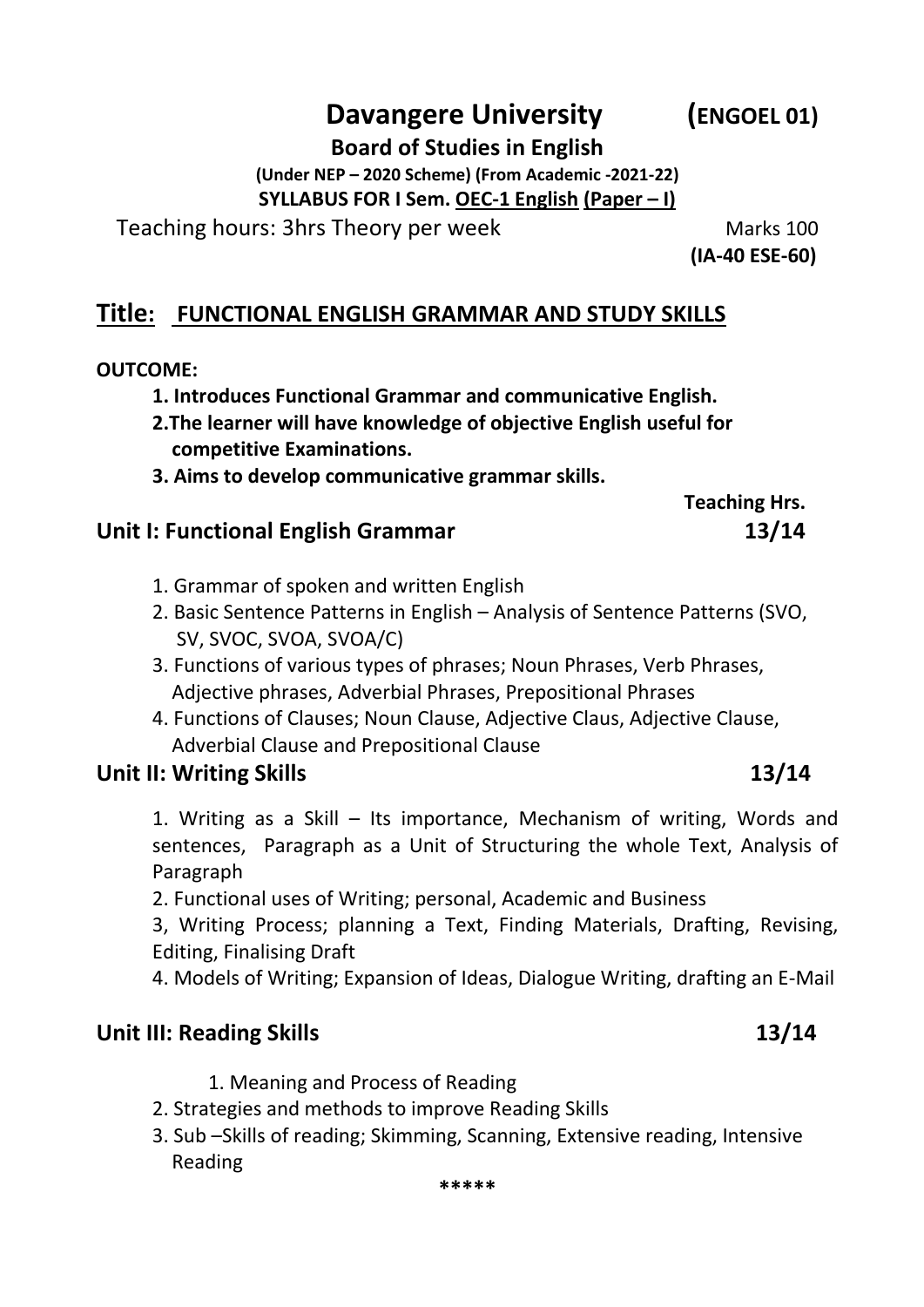## **(For 40 Marks)**

|                | <b>Type of Assessment</b>                      | <b>Weightage in Marks</b> |
|----------------|------------------------------------------------|---------------------------|
| 1.             | <b>First Internal Test</b>                     | 10                        |
| 2.             | Second Internal Test                           | 10                        |
| 3.             | First Class test/Oral test/ Survey/Assignments | 10                        |
| $\mathbf{4}$ . | Attendance & Seminar                           | 10                        |
|                | Total                                          | 40                        |

# **QUESTION PAPER PATTERN OF I SEM OEC-1 (For 60 Marks)**

| <b>1.</b> Very Short Answers (Questions on all sections)       | $10x02=20$ |
|----------------------------------------------------------------|------------|
| 2. Four Short notes on all sections                            | 04x05=20   |
| <b>3.</b> Short Questions on dialogue and expansion of an idea | $02x05=10$ |
| 4. One Essay Type Question                                     | $01x10=10$ |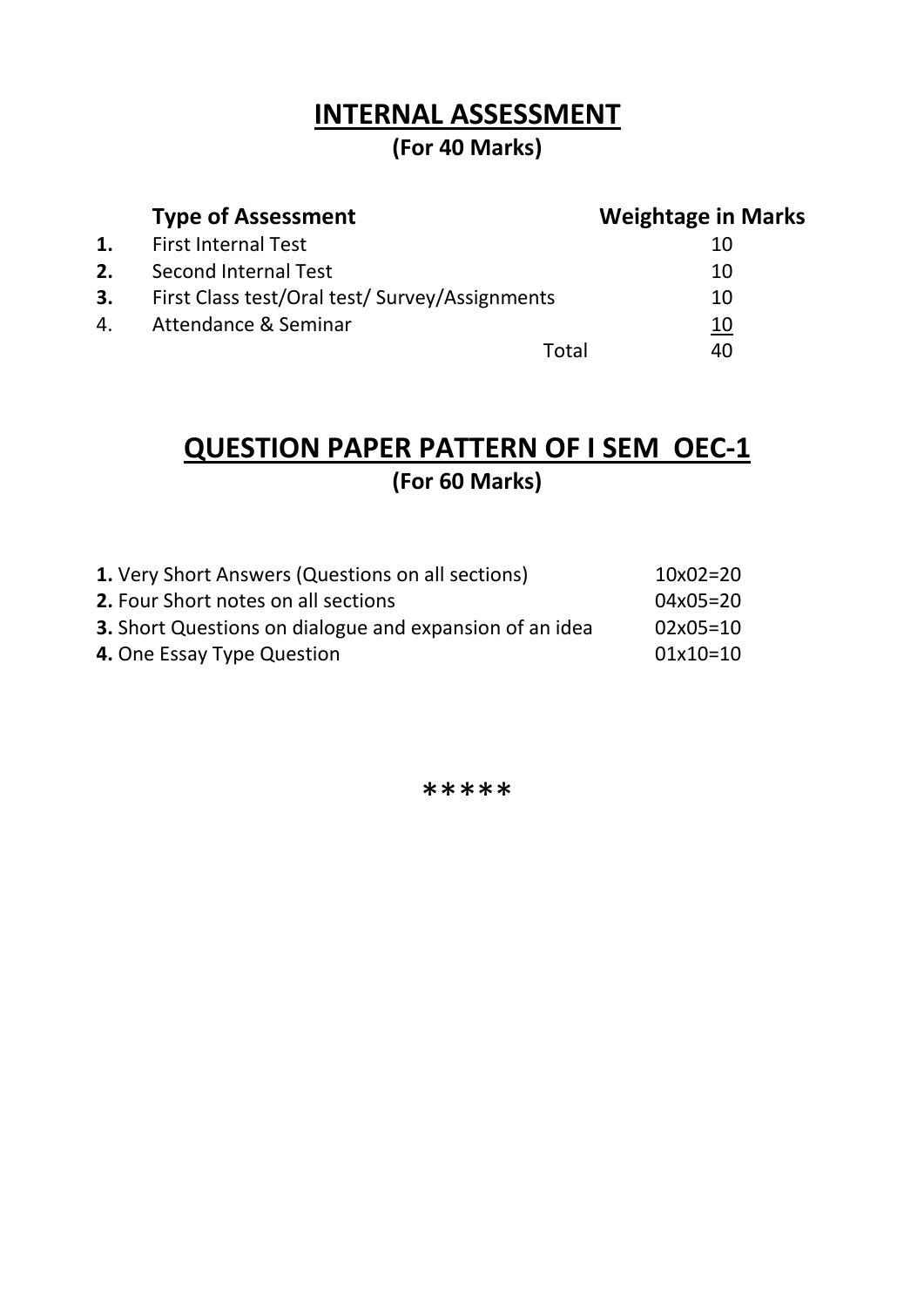## **Davangere University (ENGAECC 2) Board of Studies in English**

**Curriculum Framework for English on Multi- Disciplinary Programme (Under NEP – 2020 Scheme)(Academic Year – 2021-22) SYLLABUS FOR ABILITY ENHANCEMENT COMPULSORY COURSE (AECC)**

**ENGLISH LANGUAGE (L-2) (Paper –II)**

**For Under graduate programmes offered in Faculty of Arts (BA,BSW….)**

**II SEMESTER ENGLISH -2 (3 Credits: 4 Teaching hours per week) Marks:100 (IA-40 ESE-60)**

## A. Course Book **Teaching Hrs.**

#### **Unit 1: Prose 13/14**

**1.** How Much Land does a Man Need? - Leo Tolstoy **2.** Thinking in the Age of Instant Noodles - Sundar Sarukkai **3.** Marriage is a Private Affair **Achinua Achebe** 4. No Man is an Island **- Miloo Masani** 

#### **Unit 2: Poetry 13/14**

#### **1.** Oh! Great Poet **Access 20 Figure 2018** - Daya Pawar **2.** How Cassius took Rome **- Mohammad Ali 3.** On Marriage **1988 1988 1988 1988 1988 1988 1988 1988 1988 1988 4.** Ozymandias **a** P B Shelley

## **Unit 3: Grammar 13/14**

- **1.** Verb in relation to Tense, Person and Number of the Subject (Subject –Verb Agreement), Interrogative Sentences, Qn. Tags
- **2.** Active Voice/ Passive voice
- **3.** Reported Speech
- **4.** Degrees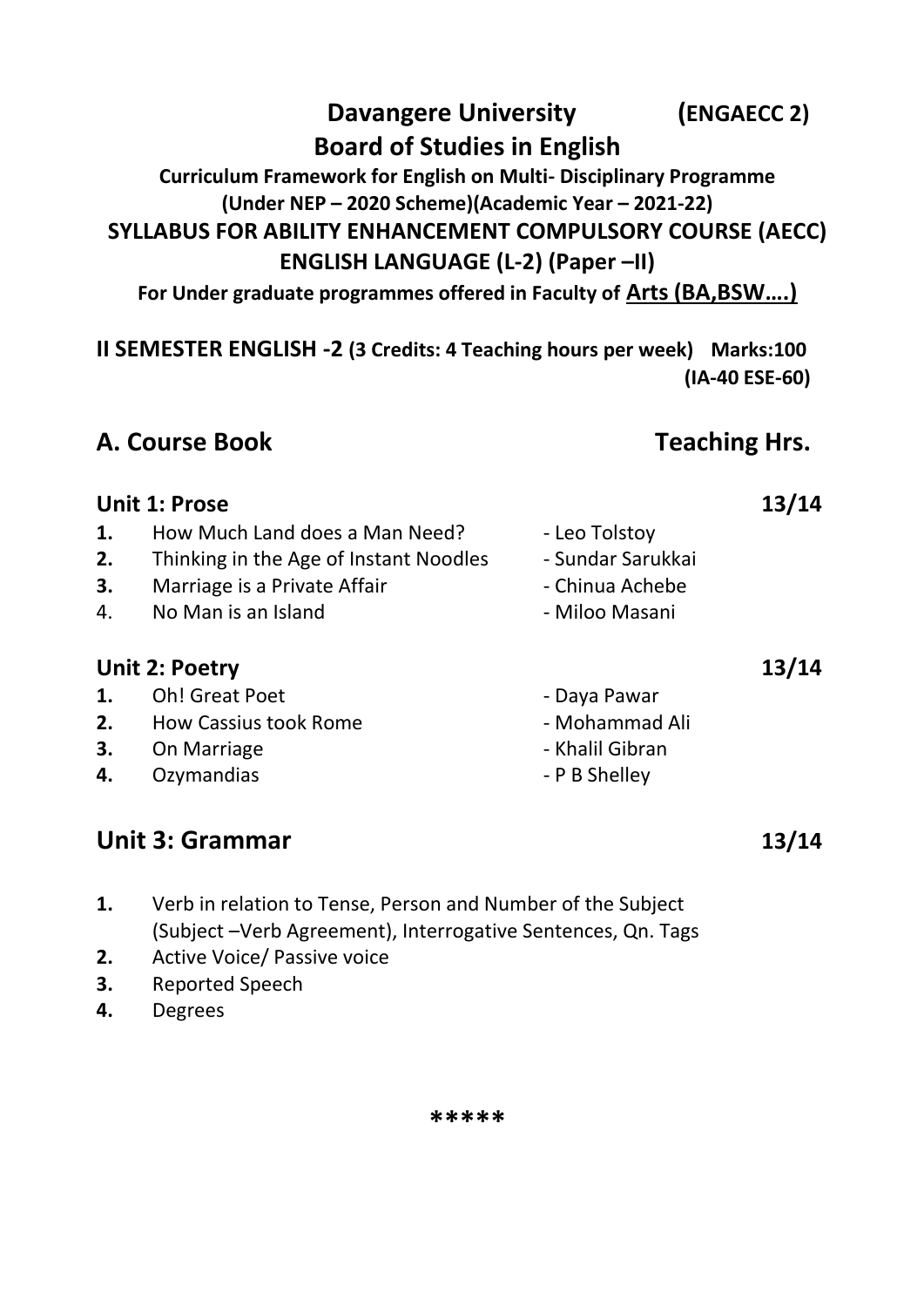## **Davangere University (ENGAECC 2) Board of Studies in English**

**Curriculum Framework for English on Multi- Disciplinary Programme (Under NEP – 2020 Scheme) (From Academic Year 2021-22) SYLLABUS FOR ABILITY ENHANCEMENT COMPULSORY COURSE (AECC) ENGLISH LANGUAGE (L-2) (Paper – II)**

**For Under graduate programmes offered in Faculty of Science (BSc,BCA,BHSc)**

**II SEMESTER ENGLISH -2 (3 Credits: 4 Teaching hours per week) Marks:100**

## **A. Course Book Teaching Hrs.**

|    | <b>Unit 1:Prose</b>             |                    | 13/14 |
|----|---------------------------------|--------------------|-------|
| 1. | Philosophy of Science           | - Sundar Sarukkai  |       |
| 2. | Deep Ecology; A New Paradigm    | - Fritjof Capra    |       |
| 3. | Adventure of the Blue Carbuncle | - A C Doyle        |       |
| 4. | God Sees the Truth but Waits    | - Leo Tolstoy      |       |
|    | <b>Unit 2: Poetry</b>           |                    | 13/14 |
| 1. | The Taj Mahal                   | - Sahir Ludhiyanvi |       |
| 2. | The Pulley                      | - George Herbert   |       |
| 3. | Dover Beach                     | - Mathew Arnold    |       |
| 4. | <b>Chimney Sweepers</b>         | - William Blake    |       |
|    | <b>Unit 3: Grammar</b>          |                    | 13/14 |

- **1.** Verb in relation to Tense, Person and Number of the Subject (Subject –Verb Agreement), Interrogative Sentences, Qn.Tags
- **2.** Active Voice/ Passive voice
- **3.** Reported Speech
- **4.** Degrees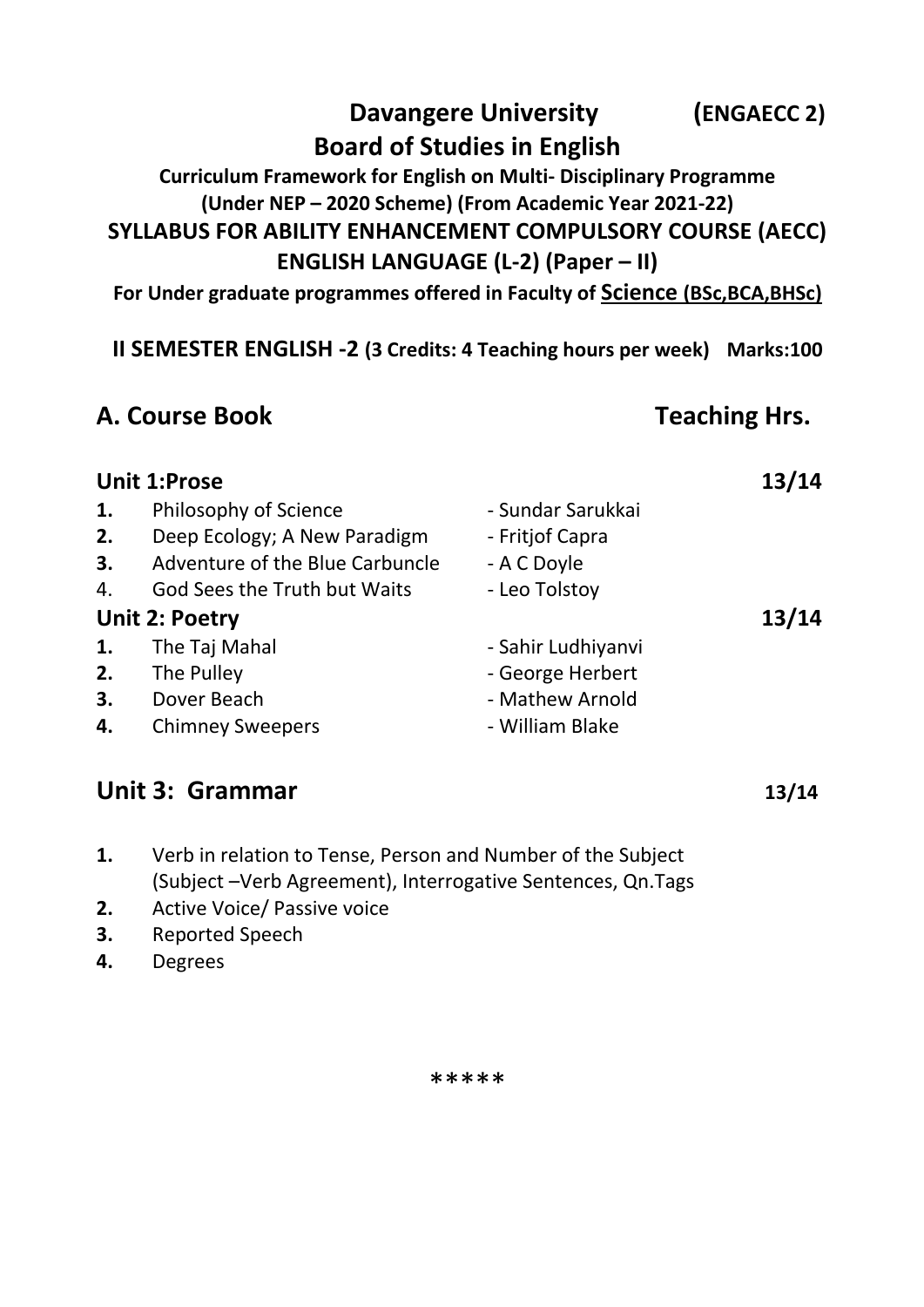## **Davangere University (ENGAECC 2) Board of Studies in English**

**Curriculum Framework for English on Multi- Disciplinary Programme (Under NEP – 2020 Scheme) (From Academic Year-2021-22) SYLLABUS FOR ABILITY ENHANCEMENT COMPULSORY COURSE (AECC) ENGLISH LANGUAGE (L-2) (Paper – II)**

**For Under graduate programmes offered in Faculty of B. Com/ BBA**

**II SEMESTER ENGLISH -2 (3 Credits: 4 Teaching hours per week) Marks:100**

## A. Course Book Teaching Hrs

|                      | <b>Unit I: Prose</b>                                                                    |                                                                                       | 13/14 |
|----------------------|-----------------------------------------------------------------------------------------|---------------------------------------------------------------------------------------|-------|
| 1.<br>2.<br>3.<br>4. | <b>Function of Education</b><br>Lost Forests<br>A Scandal in Bohemia<br>What is Science | - J Krishnamurthy<br>- Johannes V Jenneson<br>- Arthur Conon Doyle<br>- George Orwell |       |
|                      | Unit II: Poetry                                                                         |                                                                                       | 13/14 |
| 1.<br>2.<br>3.<br>4. | To the Cuckoo<br>Bankers Are Just Like<br>To Mother<br>The Crutches                     | - William Wordsworth<br>- Ogden Nash<br>- Sa Usha<br>- Bertolt Brecht                 |       |
|                      | <b>Unit III: Grammar</b>                                                                |                                                                                       |       |

- **1.** Verb in relation to Tense, Person and Number of the Subject (Subject –Verb Agreement), Interrogative Sentences, Qn.Tags
- **2.** Active Voice/ Passive voice
- **3.** Reported Speech
- **4.** Degrees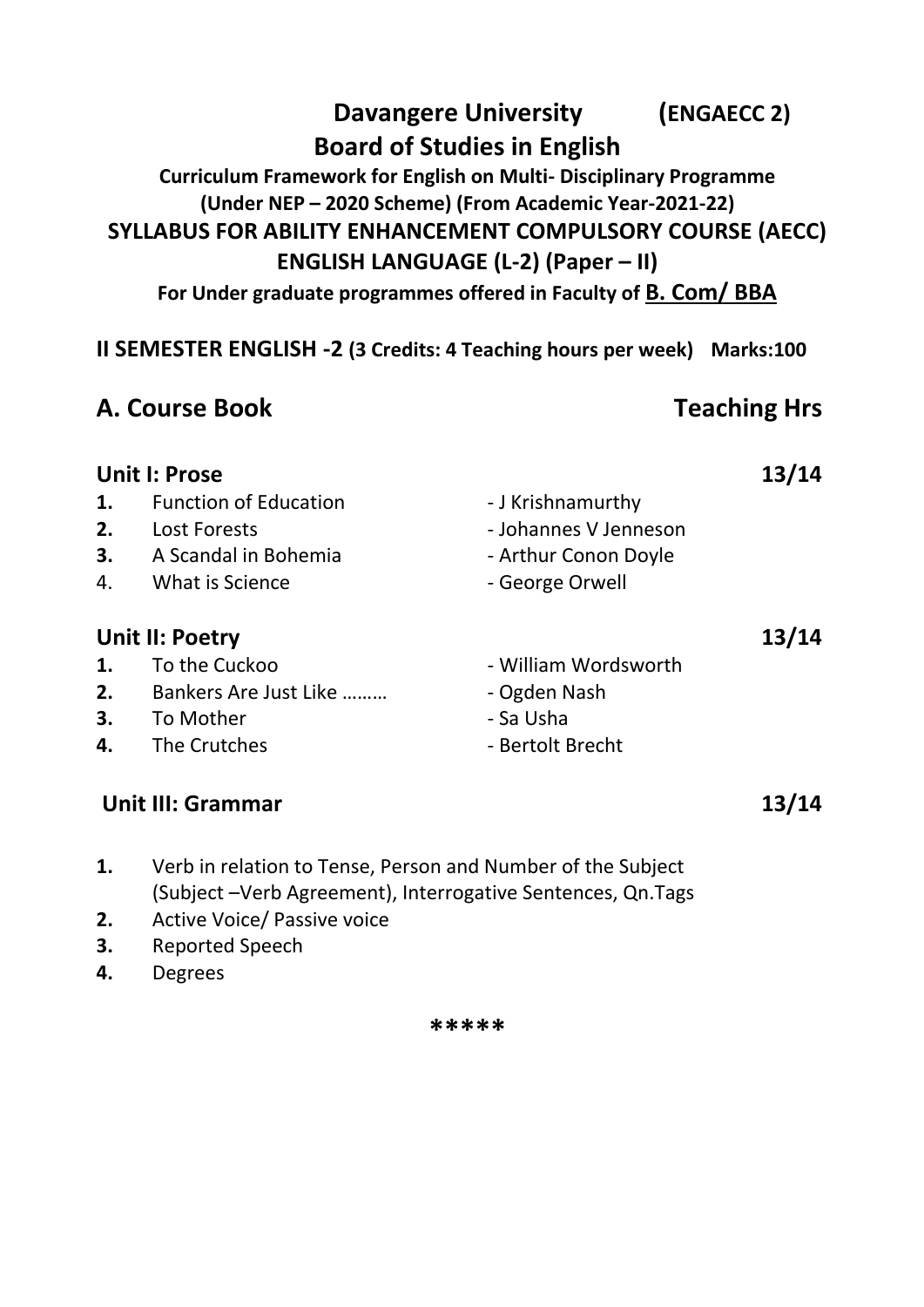# **FOR II SEM. ARTS, SCIENCE, COMMERCE & BBA**

## **INTERNAL ASSESSMENT**

**(For 40 Marks)**

|    | <b>Type of Assessment</b>                      | <b>Weightage in Marks</b> |
|----|------------------------------------------------|---------------------------|
| 1. | <b>First Internal Test</b>                     | 10                        |
| 2. | Second Internal Test                           | 10                        |
| 3. | First Class test/Oral test/ Survey/Assignments | 10                        |
| 4. | Attendance & Seminar                           | 10                        |
|    | Total                                          | 40                        |

#### **QUESTION PAPER PATTERN OF II SEM AECC L-2 ENGLISH (For 60 Marks)**

| <b>IFUL OU IVIDITS!</b> |                                             |           |  |
|-------------------------|---------------------------------------------|-----------|--|
|                         | Answers in 3-4 sentences (on Prose)         | $4x02=08$ |  |
| H.                      | Reference to Context (2 out of 3 poetry)    | $2x04=08$ |  |
| HL.                     | Essay type Questions on Prose (2 out of 4)  | $2x10=20$ |  |
| IV.                     | Essay type Questions on Poetry (2 out of 4) | $2x10=20$ |  |
|                         |                                             |           |  |

### **Grammar and composition**

| <b>1.</b> Active Voice/ Passive voice | $6x01=06$ |
|---------------------------------------|-----------|
| <b>2.</b> Reported Speech             | $6x01=06$ |
| <b>3.</b> Degrees                     | $6x01=06$ |
| 4. Subject – Verb Agreement           | $6x01=06$ |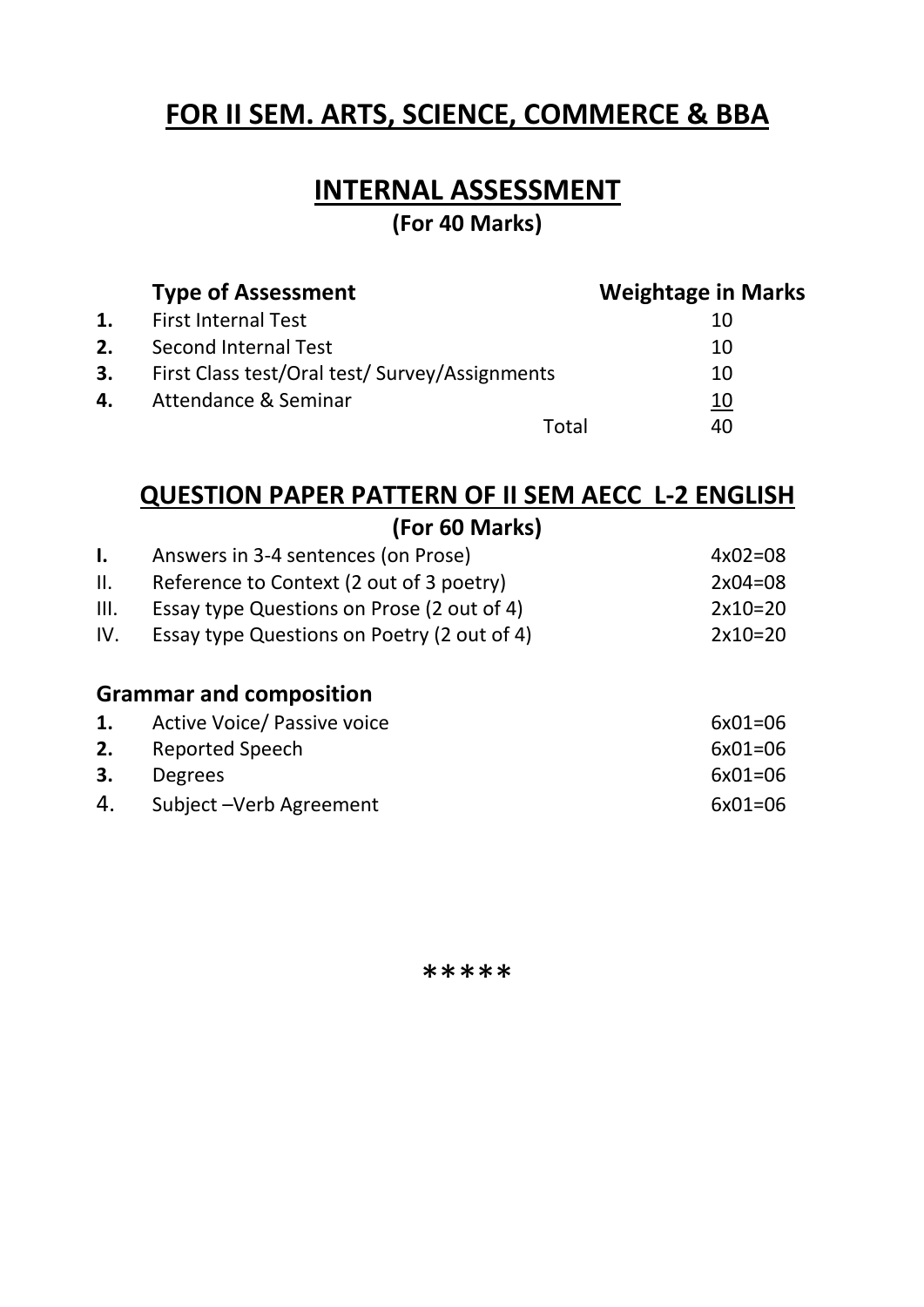## **Davangere University (ENGDSC 03)**

**Board of Studies in English**

**(Under NEP – 2020 Scheme) (From Academic Year 2021-22)**

**SYLLABUS FOR B A II Sem. DSCC A-3 English (Paper – III)**

Teaching hours: 3hrs per week Marks 100

 **(IA-40 ESE-60)**

#### **Outcome:**

- **1. The learner is introduced to the concept of Literature and its various uses.**
- **2. Will be able to understand various forms and terms of Literature.**
- **3. Learner can distinguish literature and its relation to various discipline.**

#### **Title: Introduction to Phonetics and Linguistics**

| <b>Course 1: Introduction to Literature</b> |                                                         | <b>Course2: Indian Writing in English Part I</b> |       |  |
|---------------------------------------------|---------------------------------------------------------|--------------------------------------------------|-------|--|
| <b>No. of Theory Credits</b>                | No. of Lecture hours No. of Theory Credits<br>/semester | No. of Lecture hours<br>/semester                |       |  |
|                                             | 39/42                                                   |                                                  | 39/42 |  |

|                   | <b>Content of Course -3</b>                                               | 39/42 Hrs |
|-------------------|---------------------------------------------------------------------------|-----------|
|                   | Unit - I. Introduction to Phonetics and Linguistics                       |           |
| Chapter1:         | Language – its nature, definitions, characteristic features               |           |
| <b>Chapter 2:</b> | Linguistics - Definitions, Scope                                          |           |
| Chapter3:         | Branches of Linguistics.                                                  | 13/14     |
|                   | Unit - II. Phonetics and Phonology                                        |           |
| <b>Chapter 4:</b> | Speech Mechanism, Organs of Speech                                        |           |
| <b>Chapter 5:</b> | Production of Speech Sounds, Classification of Speech Sounds              |           |
| Chapter 6:        | Transcription of words, Word Stress, Phonemics - phone,                   | 13/14     |
| phoneme,          | allophone                                                                 |           |
|                   |                                                                           |           |
|                   | Unit - III. Morphology, Syntax & Semantics and Lexicon                    |           |
| Chapter 7:        | Morphology – morph-word classes: Lexical<br>categories,                   |           |
|                   | functional categories', the morphological properties of English verbs and |           |
|                   | building words. Allomorph - morpheme                                      | 13/14     |
| <b>Chapter 8:</b> | Syntax – Types of Sentences – basic terminology: categories and           |           |
|                   | functions, function of clauses                                            |           |
|                   | <b>Chapter 9:</b> Semantics and Lexicon – word meaning: entailment and    |           |
|                   | hyponymy, meaning opposites, semantic features, dictionaries & prototypes |           |
|                   |                                                                           |           |

#### **Text Books:**

- 1. Cruse Alan. Meaning in Language (Oxford University Press)
- 2. Fromkin V Linguistics: An Introduction to Linguistics (Cambridge Blackwell)
- 3. Rocca I. & W Johnson. A Course in phonology (Oxford Blackwell)

**Note:** Teacher could explore the Web/online resources to access various concepts & illustrative examples.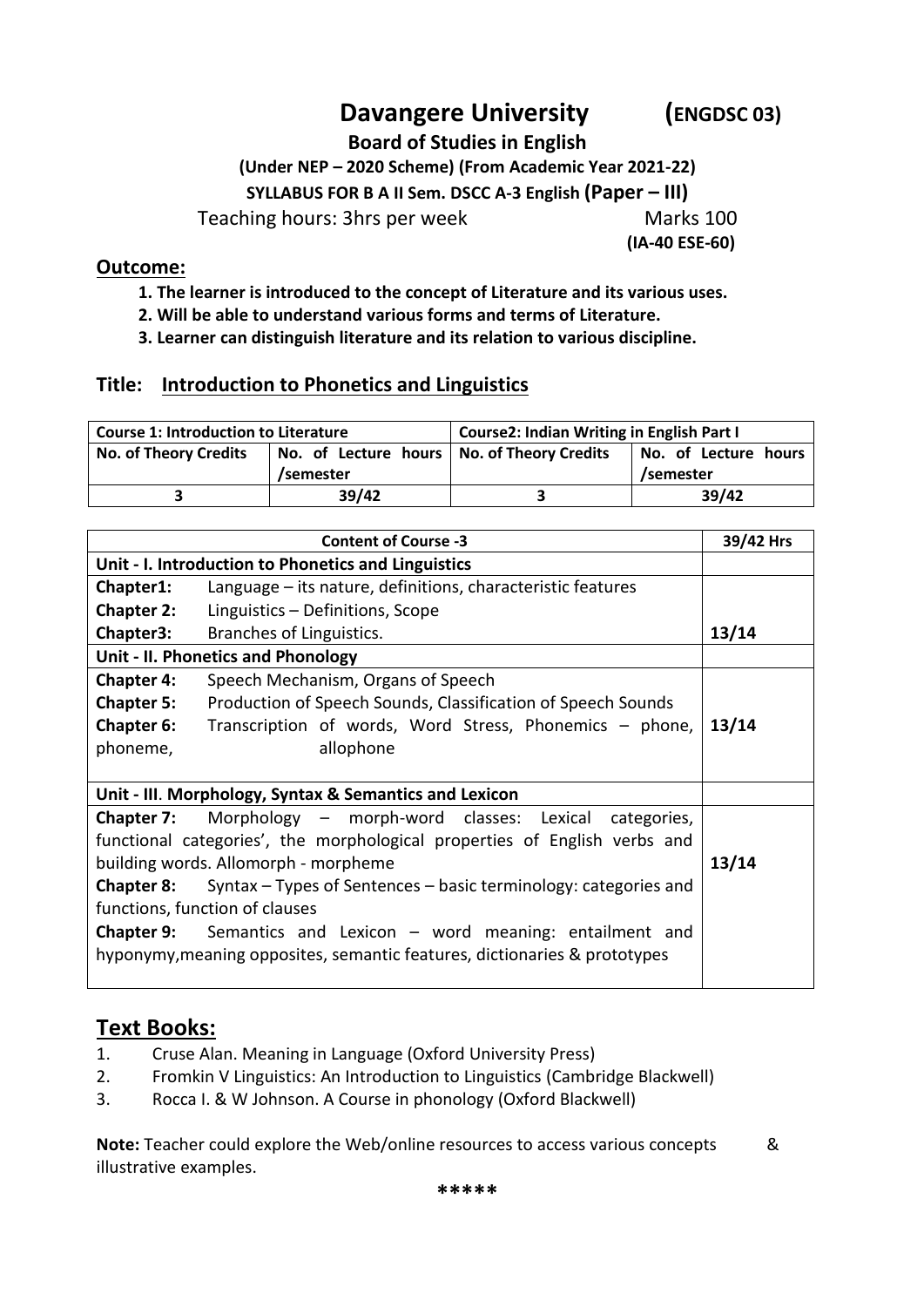## **(For 40 Marks)**

|    | <b>Type of Assessment</b>                      | <b>Weightage in Marks</b> |
|----|------------------------------------------------|---------------------------|
| 1. | <b>First Internal Test</b>                     | 10                        |
| 2. | <b>Second Internal Test</b>                    | 10                        |
| 3. | First Class test/Oral test/ Survey/Assignments | 10                        |
| 4. | Attendance & Seminar                           | 10                        |
|    | Total                                          | 40                        |

## **QUESTION PAPER PATTERN OF II SEM DSCC A – 3 ENGLISH (For 60 Marks)**

| 1. | Explain in Short (5 out of 8)                       | $5x02=10$ |
|----|-----------------------------------------------------|-----------|
|    | (Questions should be set on Phonetics & Linguistic) |           |
| 2. | Essay type questions on Phonetics & Linguistic      | $2x10=20$ |
|    | (2 out of 4)                                        |           |
| 3. | Short Notes on Phonetics and Phonology              | $2x05=10$ |
|    | (2 out of 5)                                        |           |
| 4. | <b>Short Notes on Morphology</b>                    | $2x05=10$ |
|    | (2 out of 5)                                        |           |
| 5. | Brief Notes on Syntax, Semantics & Lexicon          | $2x05=10$ |
|    | (5 out of 8)                                        |           |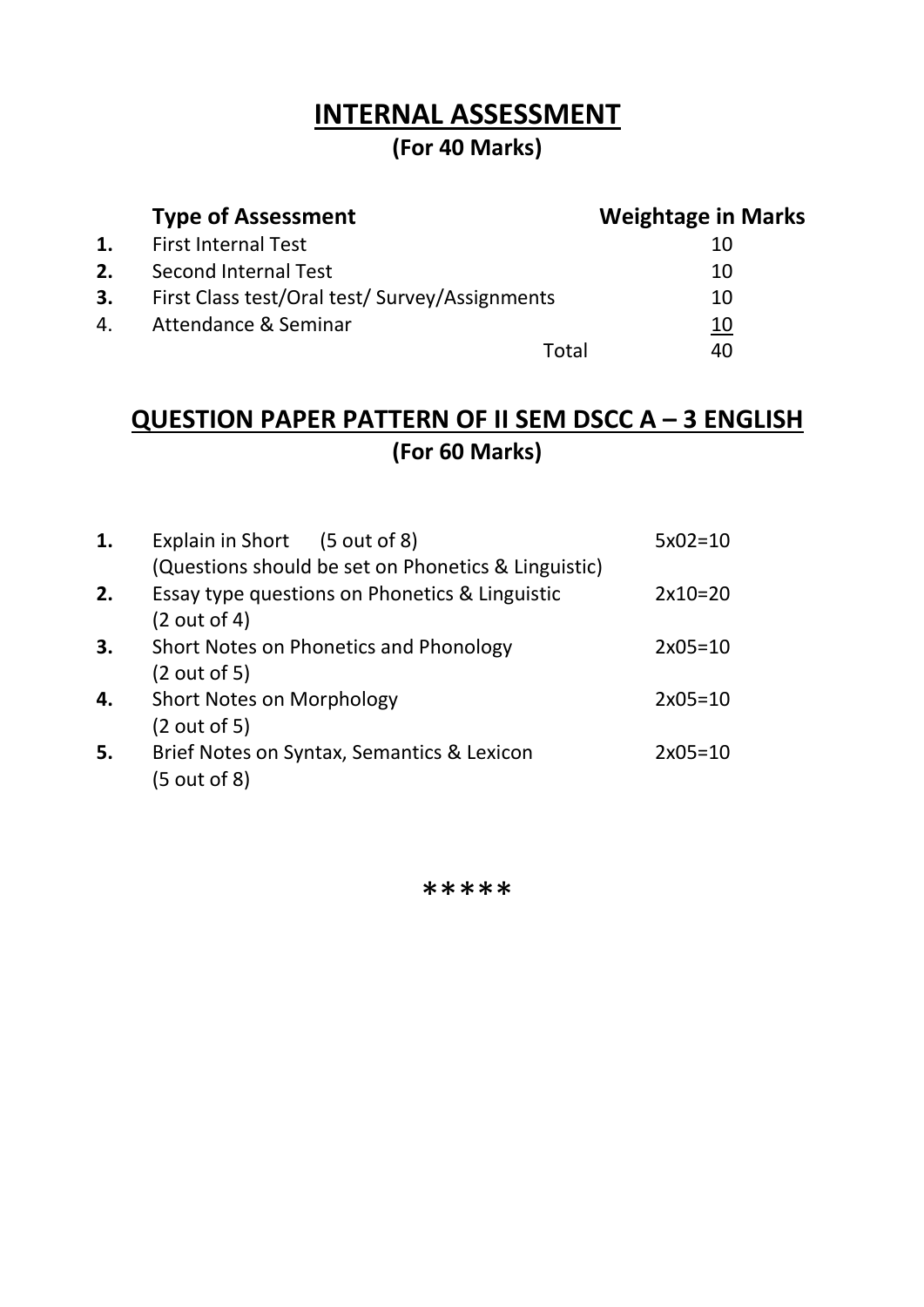# **Davangere University (ENGDSC 04)**

**Board of Studies in English**

**(Under NEP – 2020 Scheme) (From Academic Year 2021-22) SYLLABUS FOR B A II Sem. DSCC A-4 English (Paper –IV)**

Teaching hours: 3hrs Theory per week Marks 100

 **(IA-40 ESE-60)**

### **Title:** Indian writing in English (Part – II)

| <b>Course 1: Introduction to Literature</b> |           | <b>Course2: Indian Writing in English Part I</b>                                            |           |
|---------------------------------------------|-----------|---------------------------------------------------------------------------------------------|-----------|
|                                             |           | No. of Theory Credits   No. of Lecture hours   No. of Theory Credits   No. of Lecture hours |           |
|                                             | /semester |                                                                                             | /semester |
|                                             | 39/42     |                                                                                             | 39/42     |

| <b>Content of Course -4</b>                                    |                                                              |       |  |
|----------------------------------------------------------------|--------------------------------------------------------------|-------|--|
| Unit $-1$ .                                                    | History of Indian English Literature (Post Independence      |       |  |
| Period)                                                        |                                                              |       |  |
|                                                                |                                                              |       |  |
| Chapter 1.                                                     | Post-Independence (1947 -1980) Indian English Poetry, Pro    |       |  |
| Chapter 2.                                                     | Post-Independence (1947 -1980) Indian English Drama, Novel   | 10/11 |  |
| Chapter 3.                                                     | Post -1980s Indian English Literature                        |       |  |
| Unit $-$ II.                                                   | <b>Introducing Writers of the Post-Independence Era</b>      |       |  |
| Chapter 4.                                                     | Kamala Das, Shashi Deshapande, Chaman Nahal, Manohar         |       |  |
|                                                                | Malagaonkar, Amitav Ghosh, K A Abbas, Vikram Seth, Arundhati |       |  |
|                                                                | Roy, Arun Joshi, G B Dasani, T P Kailasam, Girish Karnad     |       |  |
| Chapter 5.                                                     | Anita Desai, Manju Kapur, Arvind Adiga, Chitra Banerjee,     | 10/11 |  |
|                                                                | Devikaruni, Namita Gokhale                                   |       |  |
| Chapter 6.                                                     | Kiran Desai, Anita Nair, Mahesh Dattani, Salman Rushdie,     |       |  |
| Ruskin                                                         | Bond, Jeet Thayil, Sunithi Namjoshi, Arun Kolhatkar etc.     |       |  |
|                                                                | <b>UNIT - III. Illustrative Texts</b>                        |       |  |
| Chapter 7. Poetry:                                             |                                                              |       |  |
| 1. Syed Amanuddin – Don't Call Me Indo-Anglian                 |                                                              |       |  |
| 2. Kamala Das - An Introduction                                |                                                              |       |  |
| 3. A K Ramanujan – Small Scale Reflections on a Great House    |                                                              |       |  |
| 19/20                                                          |                                                              |       |  |
| 4. Nissim Ezekiel – Good bye Party to Miss Pushpa TS           |                                                              |       |  |
| Chapter 8. Novel: Khushwant Singh's Train to Pakistan          |                                                              |       |  |
| Chapter 9. Short Play: Mahesh Dattani's Seven Steps Around the |                                                              |       |  |
| Fire                                                           |                                                              |       |  |
|                                                                |                                                              |       |  |

**Note:** Teacher could explore the Web/online resources to access various concepts & illustrative examples.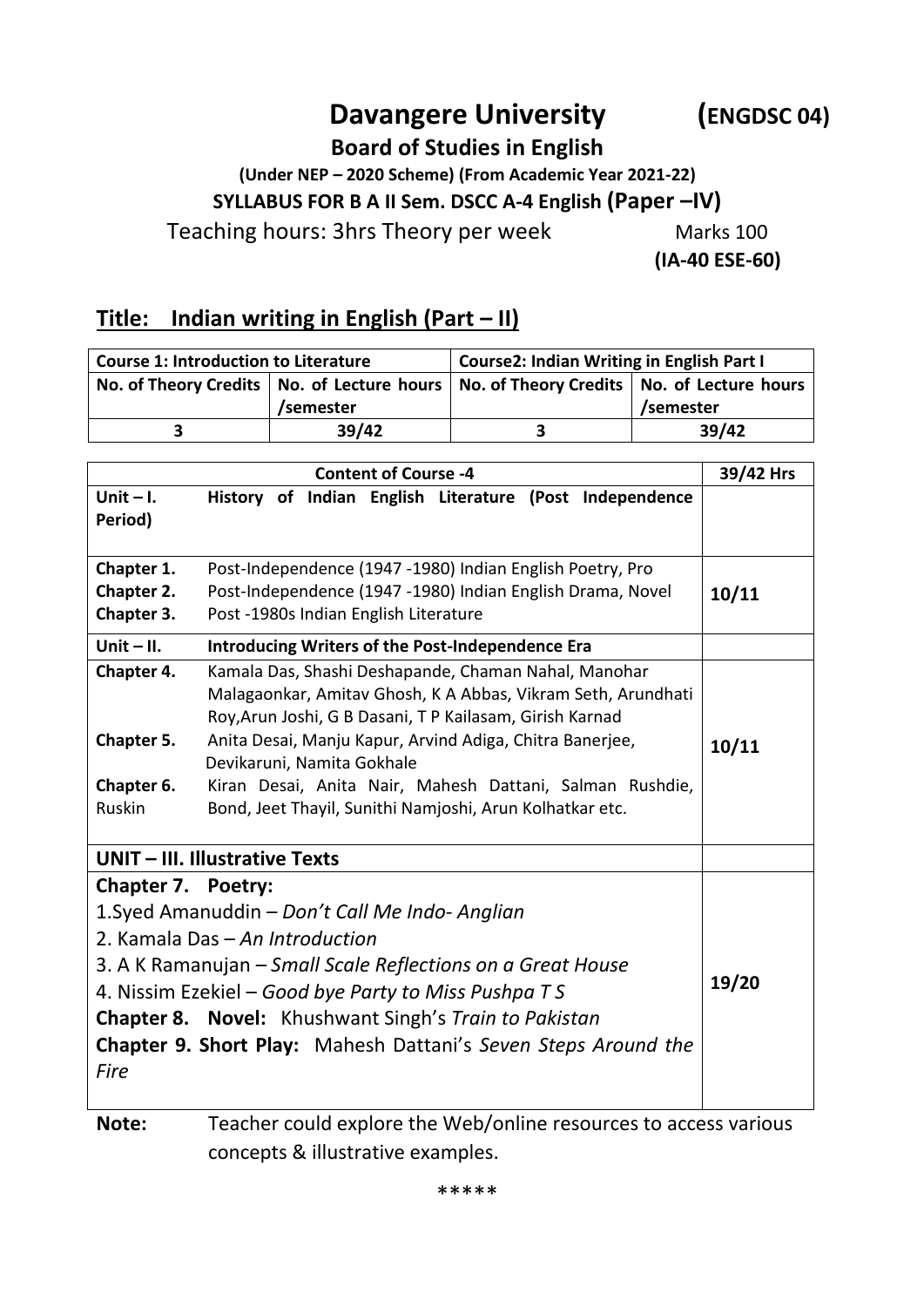## **(For 40 Marks)**

| <b>Type of Assessment</b>                      | <b>Weightage in Marks</b> |
|------------------------------------------------|---------------------------|
| <b>First Internal Test</b>                     | 10                        |
| Second Internal Test                           | 10                        |
| First Class test/Oral test/ Survey/Assignments | 10                        |
| Attendance & Seminar                           | 10                        |
|                                                | 40<br>Total               |
|                                                |                           |

## **QUESTION PAPER PATTERN OF II SEM DSCC A – 4 ENGLISH (For 60 Marks)**

| 1. | Explain in Short (History of IWE)                 | $5x02=10$ |
|----|---------------------------------------------------|-----------|
| 2. | Essay type question on Indian English Literature  | $1x10=10$ |
|    | (1 out of 2)                                      |           |
| 3. | Short Notes (Unit II)                             | $2x05=10$ |
|    | (2out of 4)                                       |           |
| 4. | One Essay type question on Indian English Poems   | $1x10=10$ |
|    | (1 out of 2)                                      |           |
| 5. | One Essay type question on Indian English Play    | $1x10=10$ |
|    | (1 out of 2)                                      |           |
| 6. | One Essay type question on Indian English Fiction | $1x10=10$ |
|    | (1 out of 2)                                      |           |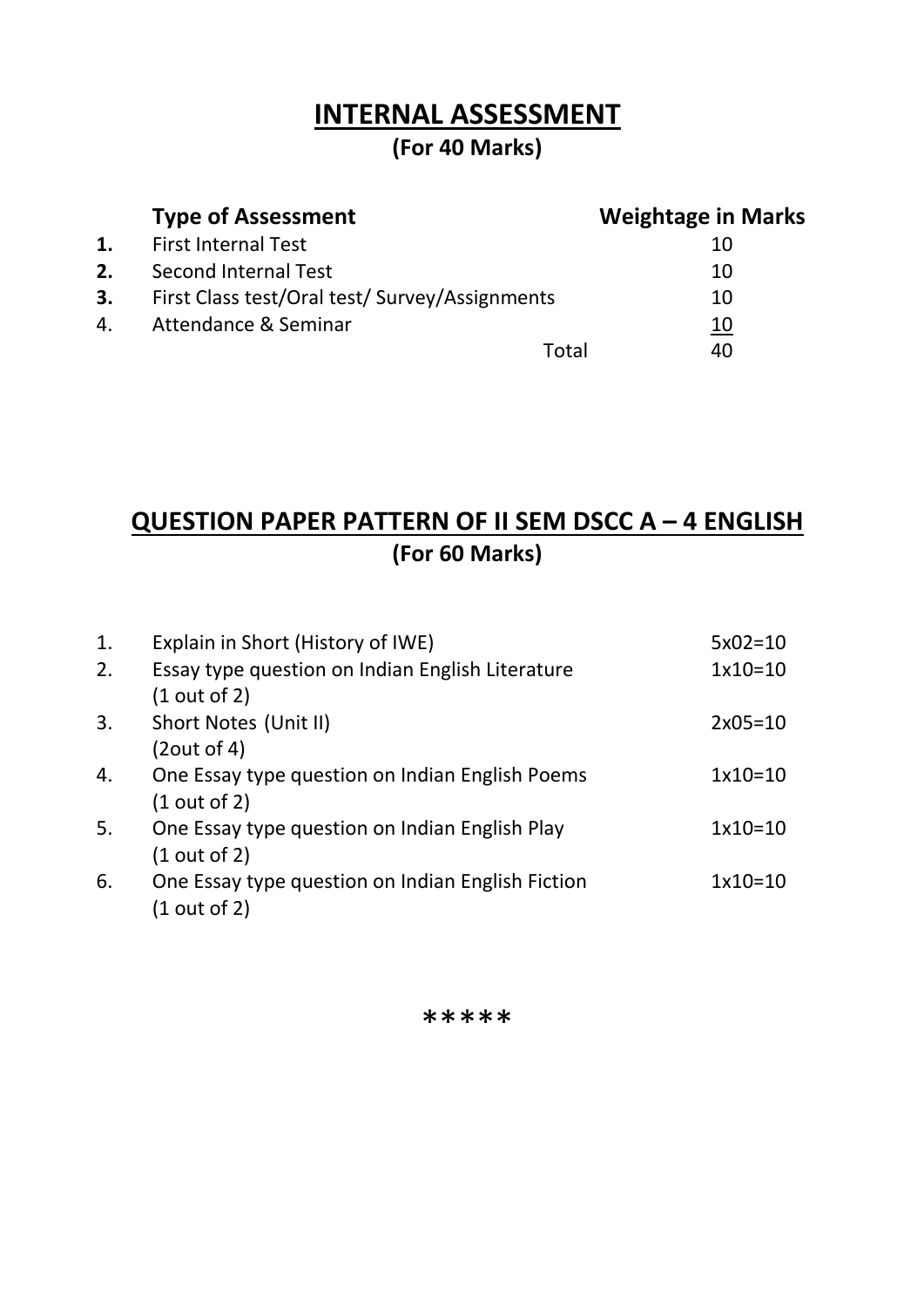# **Davangere University (ENGOEL 02)**

**Board of Studies in English**

**(Under NEP – 2020 Scheme) (From Academic Year 2021-22)**

**SYLLABUS FOR II Sem. OEC-2 English (Paper – II)**

Teaching hours: 3hrs Theory per week Marks 100

 **(IA-40 ESE-60)**

#### **OUTCOME:**

**1. This paper teaches them the skills in the front desk management.**

**2. It introduces them to business English.**

## **Title: Spoken English for Corporate Jobs Teaching Hrs.**

### Unit I: English for Front Desk Management 10/11

**1.** Greeting, Welcoming **2.** Dealing with Complaints **3.** Giving information: About various Facilities, Distance, Area, Local Specialties **4**. Consultation and Solution of Problems **5**. Accepting Praises and Criticism, Apologising

#### **Unit II: Fluency and Etiquettes 6.1 April 1998 10 April 10 April 10 April 10 April 10 April 10 April 10 April 10 April 10 April 10 April 10 April 10 April 10 April 10 April 10 April 10 April 10 April 10 April 10 April 10**

**1**. Polite Sentences and Words **2.** Use of Persuading Words **3.** Intonation and Voice Modulation **4**. Developing Vocabulary

#### **Unit III: Business Speeches** 10/11

**1.** Principles of Effective Speech and Presentation **2**. Speeches Introduction, Vote of Thanks, Occasional Speech Theme Speech **3.** Use of Audio Visual Aid in Presentations

#### **Unit IV: Cross Cultural Communication 10/ 10**

**1.** Dealing with Language Differences **2.** Probing Questions to get information **3.** Etiquettes in Cross Cultural Communication **\*\*\*\*\***